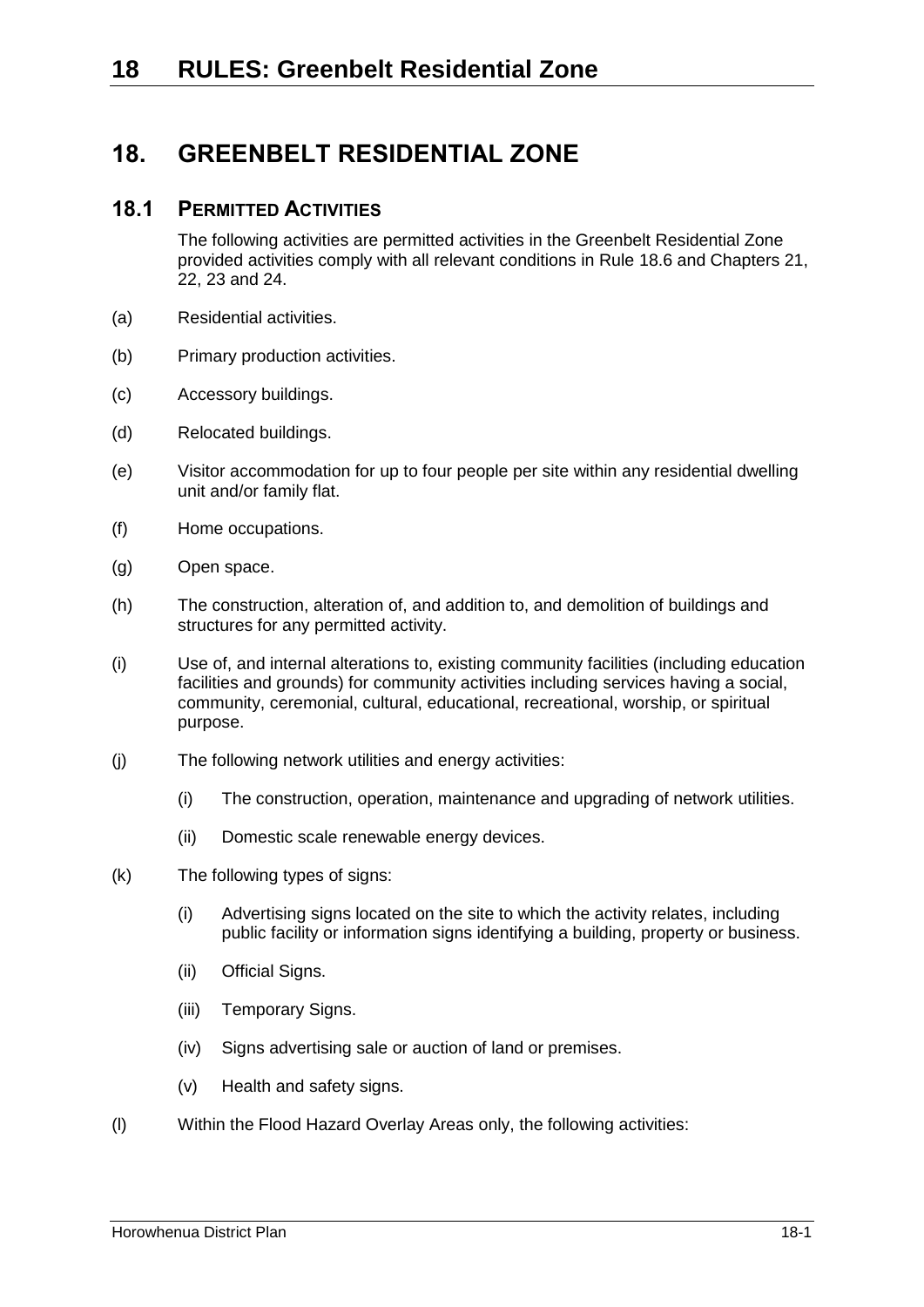- (i) Primary production activities.
- (ii) Soil conservation, erosion protection, river control or flood protection works undertaken by, or on behalf of, Horizons Regional Council.
- (iii) Maintenance or minor upgrading of existing network utilities.
- (iv) Installation of underground network utilities.
- (v) New above ground line including support poles.
- (vi) New network utility masts.
- (vii) New network utility cabinets/buildings.

Notes:

- For the definitions of 'maintenance' and 'minor upgrading' refer to Rules 22.1.10(a) and (c) in relation to existing network utilities.
- Refer to rules in Horizons Regional Council's Proposed One Plan relating to activities in the bed of lakes and rivers, for land adjacent to rivers, all land use activities in the coastal marine area, coastal foredunes, areas with flood control and drainage schemes, and erosion protection works that cross or adjoin mean high water springs.
- (m) Soil conservation, erosion protection, river control or flood protection works undertaken by, or on behalf of Horizons Regional Council.
- (n) Where a building or structure is listed in Schedule 2 Historic Heritage, the following are permitted activities:
	- (i) The maintenance, redecoration and repair of the interior and exterior of a Group 1 or 2 building or structure.
	- (ii) Internal alteration of a Group 2 building.
- (o) Where a site is listed in Schedule 2 Historic Heritage, the following are permitted activities:
	- (i) Maintenance and repair of existing lawns, gardens, structures (including fences), buildings and signage on any site.
	- (ii) Removal of vegetation on any site.
- (p) Where a tree is listed in Schedule 3 Notable Trees the following are permitted activities:
	- (i) The removal or partial removal of a Notable Tree.
	- (ii) Any activities within the drip line of a Notable Tree.
	- (iii) Any trimming and maintenance of a Notable Tree.

*Note: The above activities must comply with all Conditions for Permitted Activities specified in Rule [18.6.27.](#page-13-0)*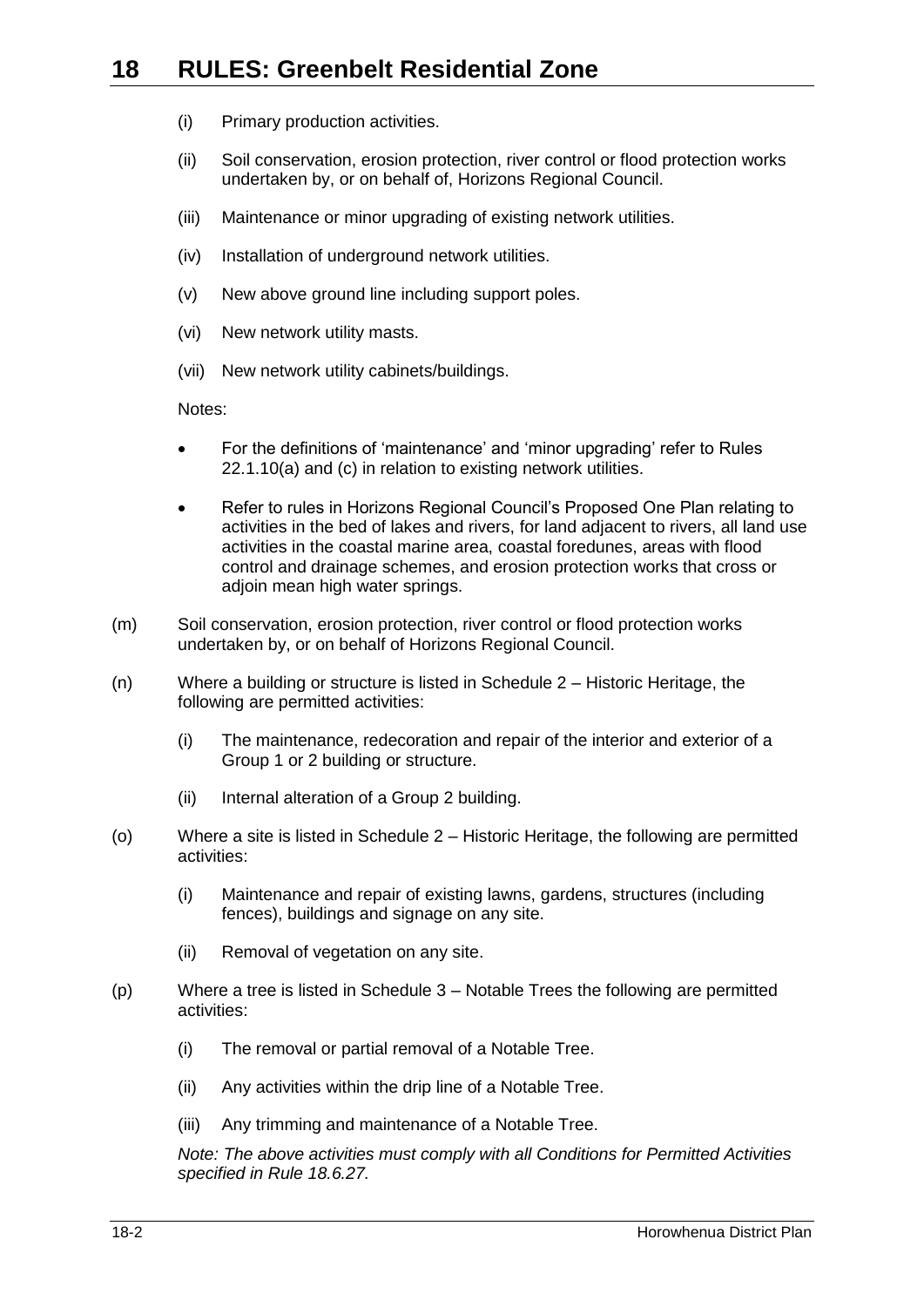- (q) Temporary activities.
- (r) Temporary military training activities.
- (s) Earthworks

Notes: Also refer to -

- (i) Rule  $18.4$ (j)(v) Earthworks within the heritage setting of a Group 1 or 2 building or structure;
- (ii) Rule [18.4\(k\)\(ii\)](#page-5-1) Earthworks within a site that is listed in Schedule  $2 -$  Historic Heritage); and
- (iii) Rule [18.6.32\(b\)\(](#page-17-0)i) [18.6.32\(b\)\(iii\)](#page-18-0) Earthworks around a National Grid transmission line.

National Environmental Standards:

- For any activities on contaminated or potentially contaminated land, refer to the National Environmental Standard for Assessing and Managing Contaminants in Soil to Protect Human Health Regulations 2011.
- For any Telecommunication or Radiocommunication facilities / activities that are located within a legal road reserve, refer to the Resource Management (National Environmental Standard for Telecommunications Facilities) Regulations 2008.
- For any activities involving the operation, maintenance, upgrading, relocation, or removal of an existing transmission line that is part of the national grid, as defined in the regulation, refer to the National Environmental Standards for Electricity Transmission Activities Regulations 2009. The regulations contain a separate code of rules for those activities listed. Except as provided for by the regulation, no rules in this District Plan apply to such activities.

## **18.2 CONTROLLED ACTIVITIES**

The following activities shall be controlled activities in the Greenbelt Residential Zone provided activities comply with all relevant conditions in Rule 18.7 and Chapters 21, 22, 23 and 24. Refer to Rule 18.7 for matters of control and conditions.

<span id="page-2-1"></span>(a) Any subdivision of land (Refer Rule [18.7.1\)](#page-19-0).

Except

Subdivision in the Greenbelt Residential Zone (Foxton Beach North Overlay), other than subdivision activities provided in Rule [18.2\(b\)](#page-2-0) below.

- <span id="page-2-0"></span>(b) Within the Greenbelt Residential Zone (Foxton Beach North Overlay), the following subdivision activities:
	- (i) Any boundary adjustment; and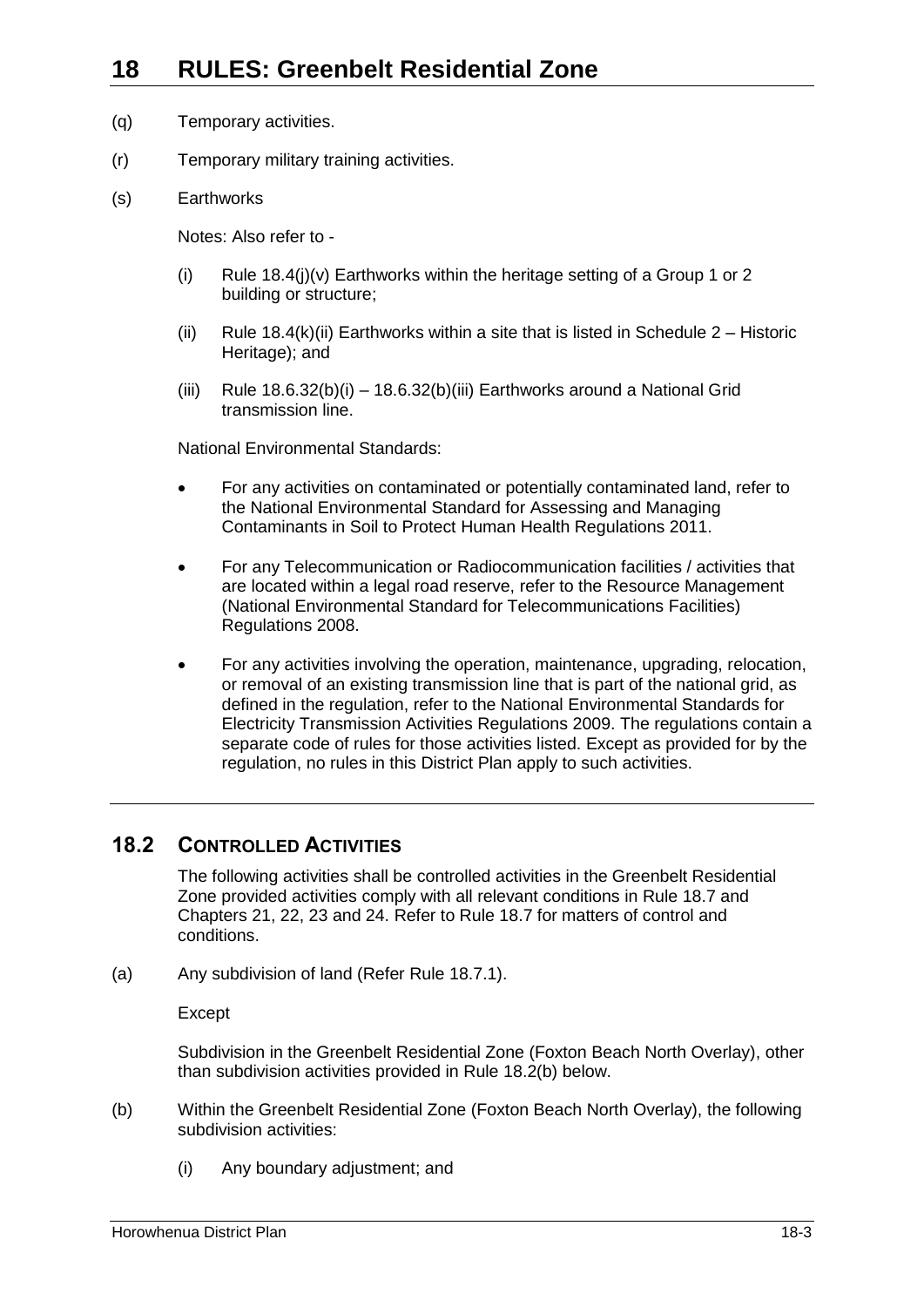- (ii) The creation of an allotment that is for the exclusive use of a network utility.
- <span id="page-3-1"></span>(c) Any boundary adjustment subdivision within Flood Hazard Overlay Areas (Refer Rule [18.7.2\)](#page-21-0)
- <span id="page-3-2"></span>(d) Road-side sales activities on roads other than State Highways (Refer Rule [18.7.3\)](#page-21-1).
- <span id="page-3-3"></span>(e) The placement of any non-residential relocated building and/or relocated accessory building over 40m<sup>2</sup> in gross floor area on any site (Refer Rule [18.7.4\)](#page-22-0).
- <span id="page-3-4"></span>(f) Earthquake strengthening of any Group 2 building listed in Schedule 2 - Historic Heritage (Refer Rule [18.7.5\)](#page-23-0).
- <span id="page-3-5"></span>(g) Any temporary filming activity that exceeds the duration standard set out in Rule [18.6.29\(b\)\(i\).](#page-14-0) (Refer Rule [18.7.6\)](#page-23-1).
- <span id="page-3-6"></span>(h) Any temporary military training activity that does not comply with the permitted activity conditions in Rule [18.6.30.](#page-15-0) (Refer Rule [18.7.7\)](#page-23-2).

## **18.3 RESTRICTED DISCRETIONARY ACTIVITIES**

The following activities shall be restricted discretionary activities in the Greenbelt Residential Zone provided activities comply with all relevant conditions in Rule 18.8. Refer to Rule 18.8 for matters of discretion and conditions.

- <span id="page-3-7"></span>(a) Any permitted activity which does not comply with any conditions in Rule 18.6 or Chapters 21, 22, 23 and 24. (Refer Rule [18.8.1\)](#page-24-0)
- <span id="page-3-8"></span>(b) Any controlled activity which does not comply with any conditions in Rule 18.7. (Refer [18.8.2\)](#page-24-1)
- <span id="page-3-9"></span>(c) Within Flood Hazard Overlay Areas any permitted activities that do not comply with the permitted activity conditions in Rule [18.6.13.](#page-10-0) (Refer Rule [18.8.6\)](#page-25-0)
- <span id="page-3-10"></span>(d) Earthquake strengthening of any Group 1 building listed in Schedule 2 - Historic Heritage. (Refer Rule [18.8.7\)](#page-26-0)
- <span id="page-3-11"></span>(e) Any signs attached to, or within the heritage setting of, a building, structure or site listed in Schedule 2 – Historic Heritage that do not comply with the relevant permitted activity conditions. (Refer Rule [18.8.8\)](#page-26-1)
- <span id="page-3-13"></span><span id="page-3-12"></span>(f) Remote advertising signs. (Refer Rule [18.8.9\)](#page-26-2)
- <span id="page-3-14"></span>(g) Community Entrance signs. (Refer Rule [18.8.9\)](#page-26-2)
- (h) Any subdivision within 16 metres of the centre line of High Voltage Transmission Lines provided the standards for Controlled Activities in Rules [18.7.1](#page-19-0) are met (Refer to [18.8.11\)](#page-27-0).
- <span id="page-3-0"></span>(i) Within the Greenbelt Residential Waitarere Rise Overlay, any subdivision that does not comply with the minimum shape factor standard in [Table 18-4,](#page-20-0) Rule [18.7.1\(b\)\(i\).](#page-20-1) (Refer to Rule [18.8.12\)](#page-28-0)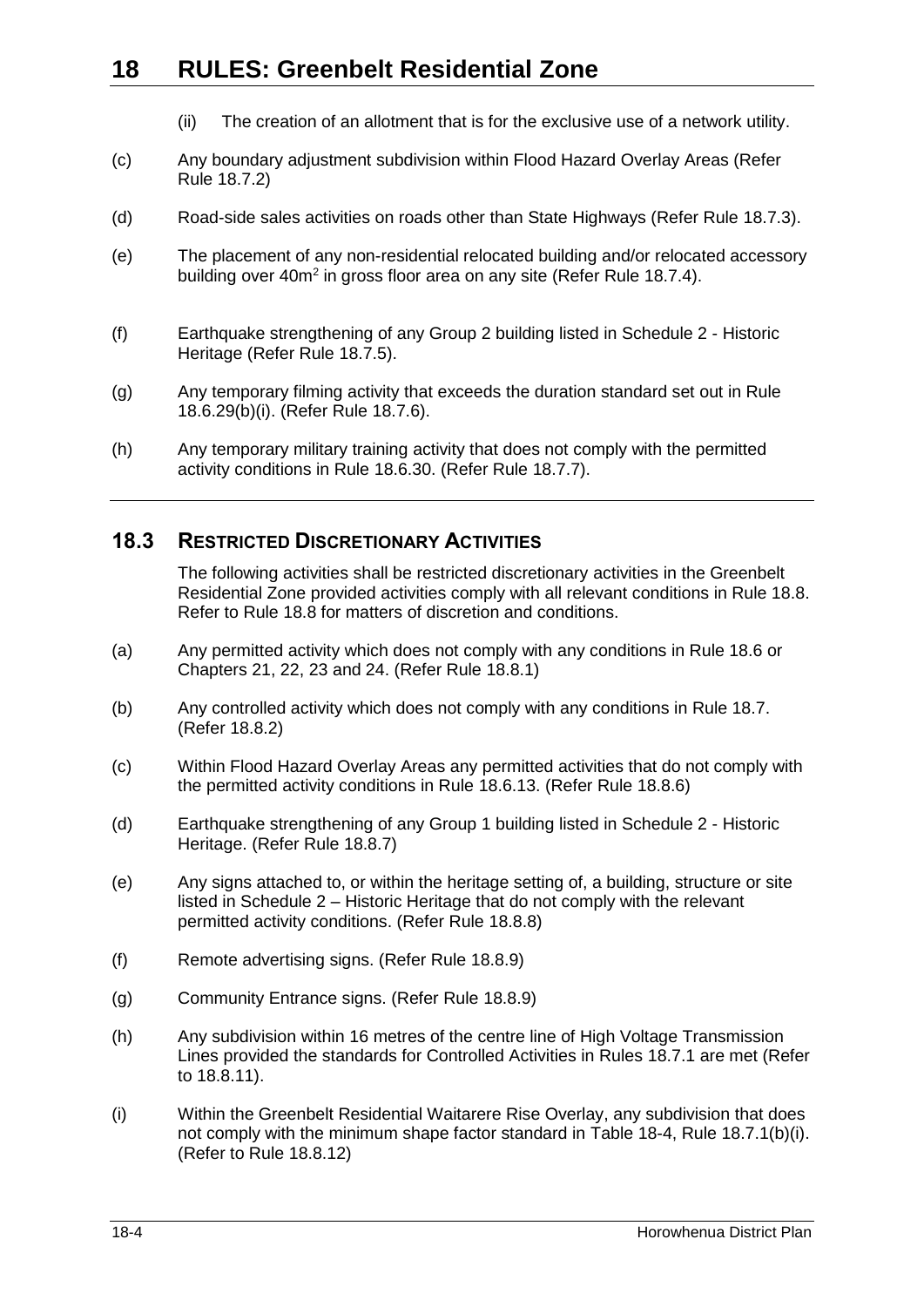<span id="page-4-0"></span>(j) Within the Greenbelt Residential Zone (Foxton Beach North Overlay), any subdivision that complies with the conditions set out in Rule [18.8.13\(b\)\(i\).](#page-30-0) (Refer to Rule [18.8.13\)](#page-28-1)

Note: Refer to Chapter 25 for Assessment Criteria as a guide for preparing an assessment of environmental effects to accompany a resource consent application for any of the above activities.

- <span id="page-4-2"></span> $(k)$  The placement of any residential relocated building over  $40m^2$  in gross floor area that does not comply with the conditions in [18.6.33\(b\)](#page-18-1) (Refer Rule [18.8.14\)](#page-31-0)
- <span id="page-4-3"></span>(l) Any earthworks not permitted by Rule [18.6.32\(b\)\(i\)](#page-17-1) (refer Rule [18.8.15\)](#page-32-0)

## **18.4 DISCRETIONARY ACTIVITIES**

The following activities are discretionary activities in the Greenbelt Residential Zone:

- (a) Any activity that is not a permitted, controlled, restricted discretionary or a noncomplying activity.
- (b) Two or more residential dwelling units/family flats per site.
- (c) Any subdivision that is not in accordance with the requirements as specified in a Structure Plan in Schedule 8.
- (d) Intensive farming.
- <span id="page-4-1"></span>(e) Any subdivision that does not comply with the conditions for Controlled Activities in Rule [18.7.1\(b\)](#page-20-2) Except
	- (i) Subdivision in the Greenbelt Residential Waitarere Rise Overlay that is a Restricted Discretionary Activity in Rule [18.3\(i\)\)](#page-3-0) and complies with Rule [18.7.1\(b\)\(i\)](#page-20-1) or is a Non-complying Activity in Rule [18.5\(b\);](#page-5-2) and
	- (ii) Subdivision in the Greenbelt Residential (Foxton Beach North Overlay) that is a Restricted Discretionary Activity in Rule [18.3\(j\)a](#page-4-0)nd complies with Rule [18.8.13\(b\)\(i\)](#page-30-0) or is a Non-complying Activity in Rule [18.5\(e\).](#page-6-1)
- (f) Community Entrance signs that do not comply with the restricted discretionary activity conditions in Rule [18.8.9\(b\).](#page-26-3)
- (g) New community facilities or external additions and alterations to existing community facilities (including education facilities and grounds) for community activities including services having a social, community, ceremonial, cultural, educational, recreational, worship, or spiritual purpose.
- (h) Lines and support structures (including towers, masts and poles) for conveying electricity at a voltage exceeding 110kV.
- (i) Any activities within the Flood Hazard Overlay Areas that are not listed as a permitted or restricted discretionary activities, including but not limited to the following: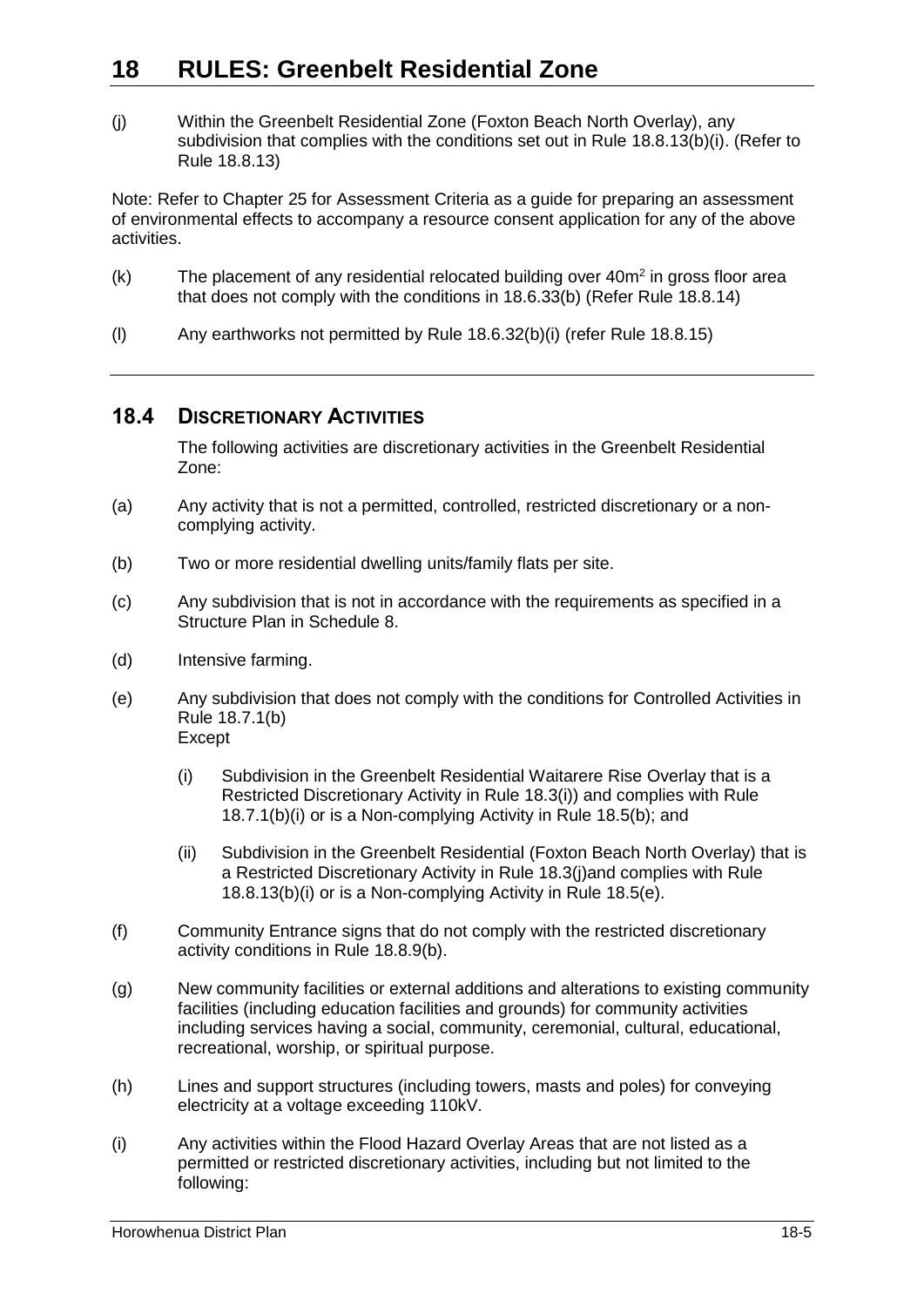- (i) Any erection, placement, alteration of, or addition to, any habitable building or structure.
- (ii) Any new network utilities (except installation of underground network utilities, above ground lines, network utility masts, and network utility cabinets/buildings which are a permitted activity under Rule [18.1\(j\)\)](#page-0-0).
- (iii) Any subdivision of land (except for boundary adjustments which are a controlled activity under Rule [18.2\(c\)\)](#page-3-1).
- (iv) Any activity involving storage or disposal of hazardous substances but does not include those hazardous substances, facilities and activities listed in Rule 23.1.1 (Exemptions).
- (v) Visitor accommodation.
- (j) Where a building or structure is listed in Schedule 2 Historic Heritage the following are discretionary activities:
	- (i) Alteration to, or relocation of, a Group 1 or 2 building or structure.
	- (ii) Demolition of a Group 2 building or structure.
	- (iii) Subdivision within the heritage setting of a Group 1 or 2 building or structure.
	- (iv) New building or additions to an unlisted building located within the heritage setting of a Group 1 or 2 building or structure.
	- (v) Earthworks within the heritage setting of a Group 1 or 2 building or structure.
- <span id="page-5-0"></span>(k) Where a site is listed in Schedule 2 – Historic Heritage, the following are discretionary activities:
	- (i) New building or the extension of the footprint of an existing building or structure on a site.
	- (ii) Earthworks.
	- (iii) Subdivision of land.
- <span id="page-5-1"></span>(l) Any permitted work to a listed tree in Schedule 3 - Notable Trees, or any activity within the drip line of a listed Notable Tree, that does not comply with the permitted activity conditions in Rule [18.6.27.](#page-13-0)

## **18.5 NON-COMPLYING ACTIVITIES**

The following shall be non-complying activities in the Greenbelt Residential Zone:

- (a) Any activity within the National Grid Corridor or subdivision within 16 metres of the centre line of High Voltage Transmission Lines that do not comply with the permitted activity conditions in Rule [18.6.32.](#page-16-0)
- <span id="page-5-2"></span>(b) Within the Greenbelt Residential Waitarere Rise Overlay: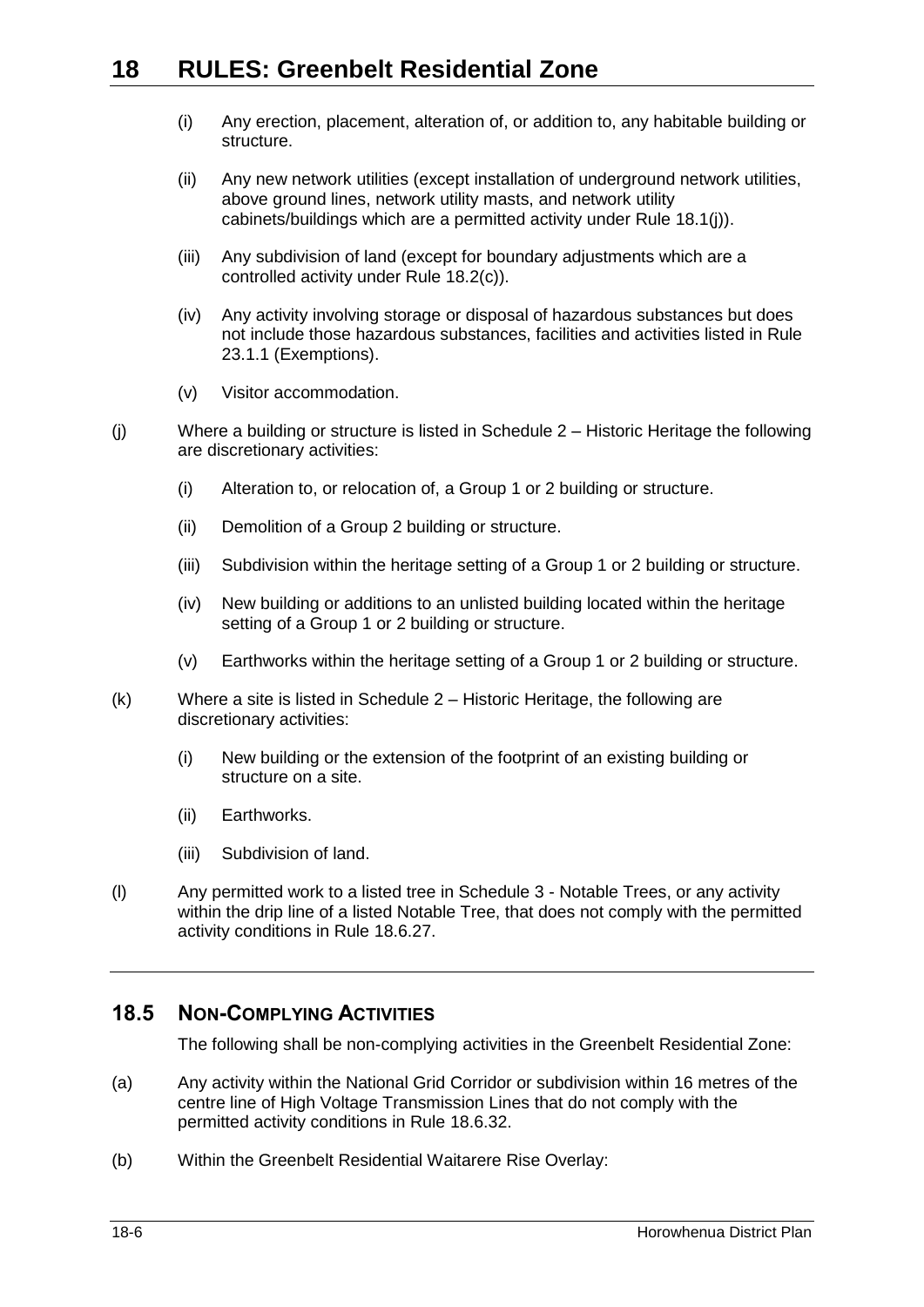- (i) Any subdivision that does not comply with the controlled activity conditions in Rule [18.7.1\(b\);](#page-20-2) or
- (ii) Any subdivision that does not comply with the conditions for restricted discretionary activity conditions in Rule [18.8.12\(a\).](#page-28-2)
- (c) Within the Greenbelt Residential Zone (Foxton Beach North Overlay), any building or structure within the 'buffer area' shown on the Site Plan contained in Schedule 14.
- (d) Within the Greenbelt Residential (Foxton Beach North Overlay) Zone, any dwelling, building or structure in any area set aside as open space as a result of a condition on a resource consent granted after 1 June 2012.

Except:

- (i) Any weir, outlet structure, fence, walkway or pedestrian bridge; or
- (ii) Where any proposed dwelling, building or structure was approved by the Council within the decision to grant the consent that required the area to be set aside as open space.
- <span id="page-6-1"></span>(e) Within the Greenbelt Residential Zone (Foxton Beach North Overlay), any subdivision of an allotment, including a balance lot, that was created pursuant to a consent granted under Rule [18.3\(i\)](#page-3-0) or [18.4\(e\).](#page-4-1) Except:
	- (i) Any boundary adjustment subdivision where no additional lots are created;
	- (ii) Any subdivision for the sole purpose of creating an allotment exclusively for a network utility;
	- (iii) Any subdivision of a balance lot to implement a further stage of development shown on a comprehensive development plan previously submitted to Council with a successful application for consent under Rule [18.3\(j\)](#page-4-0) or Rule [18.4\(e\).](#page-4-1)
- (f) Demolition or destruction of a Group 1 building, structure or a site listed in Schedule 2 - Historic Heritage.

## <span id="page-6-0"></span>**18.6 CONDITIONS FOR PERMITTED ACTIVITIES**

The following conditions shall apply to all permitted activities:

## **18.6.1 Number of Residential Dwelling Units and Family Flats**

- (a) One residential dwelling unit per site.
- (b) One family flat up to 50m² in maximum gross floor area plus a covered verandah up to 10m² per site.

#### <span id="page-6-2"></span>**18.6.2 Maximum Building Height**

(a) No part of any building shall exceed a height of 8.5 metres.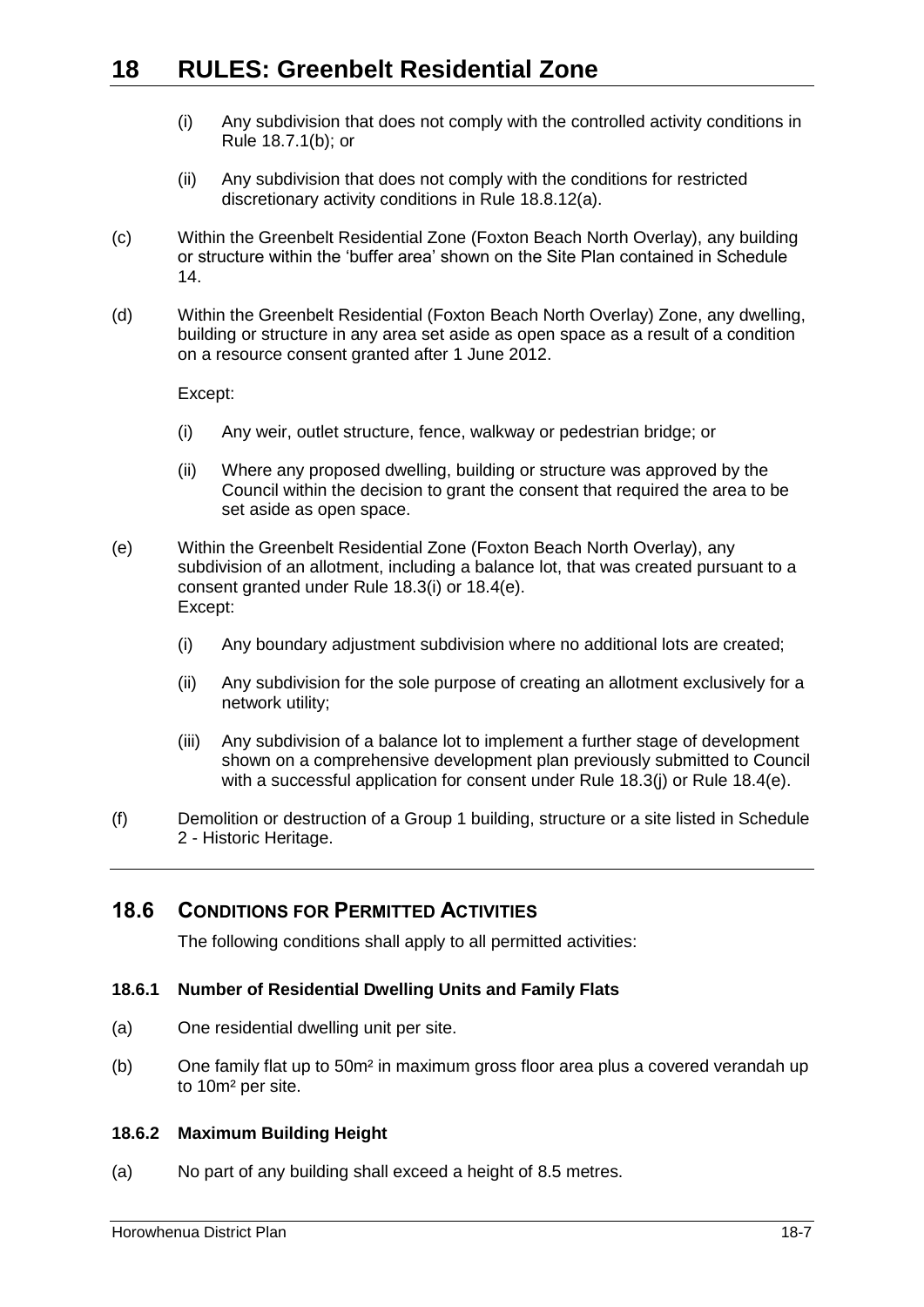## (b) Except

(c) No part of any accessory building or family flat shall exceed 6 metres in height.

## **18.6.3 Daylight Setback Envelope**

(a) No part of any building shall encroach outside an envelope created, in relation to each site boundary, except a boundary with a street, by a line drawn vertically 2.7 metres above the ground level at the boundary and inclined at an angle of 45 degrees (1:1 slope) inwards from that point.

## **18.6.4 Building Setbacks From Boundaries and Separation Distances**

- (a) No building shall be located closer than 9 metres from any road boundary or private road/accessway boundary.
- (b) Except
- (c) Within the Greenbelt Residential (Foxton Beach North Overlay) Zone, the building setback shall be 5 metres.
- (d) No building shall be located closer than 3 metres from any other site boundary;
- (e) No building shall be located closer than 15 metres from any State Highway boundary;
- (f) No building shall be located closer than 15 metres from any bank or stream edge;
- (g) No building shall be located closer than 20 metres from the bed of any water body listed in Schedule 12 - Priority Water Bodies.
- (h) No dwelling shall be located closer than 10 metres from any Rural Zone boundary.
- (i) No dwelling shall be located closer than 15 metres from any railway boundary;

## **18.6.5 Separation Distance Between Detached Residential Dwelling Units**

(a) No detached residential dwelling unit shall be located closer than 3 metres from any other detached residential dwelling unit.

## <span id="page-7-0"></span>**18.6.6 Maximum Building Coverage**

(a) The proportion of any net site area covered by buildings shall not exceed 35%. Except:

There shall be no building coverage requirements for network utilities on sites less than 200m².

## **18.6.7 Fencing**

(a) The maximum height of a fence on a boundary shall not exceed 2 metres.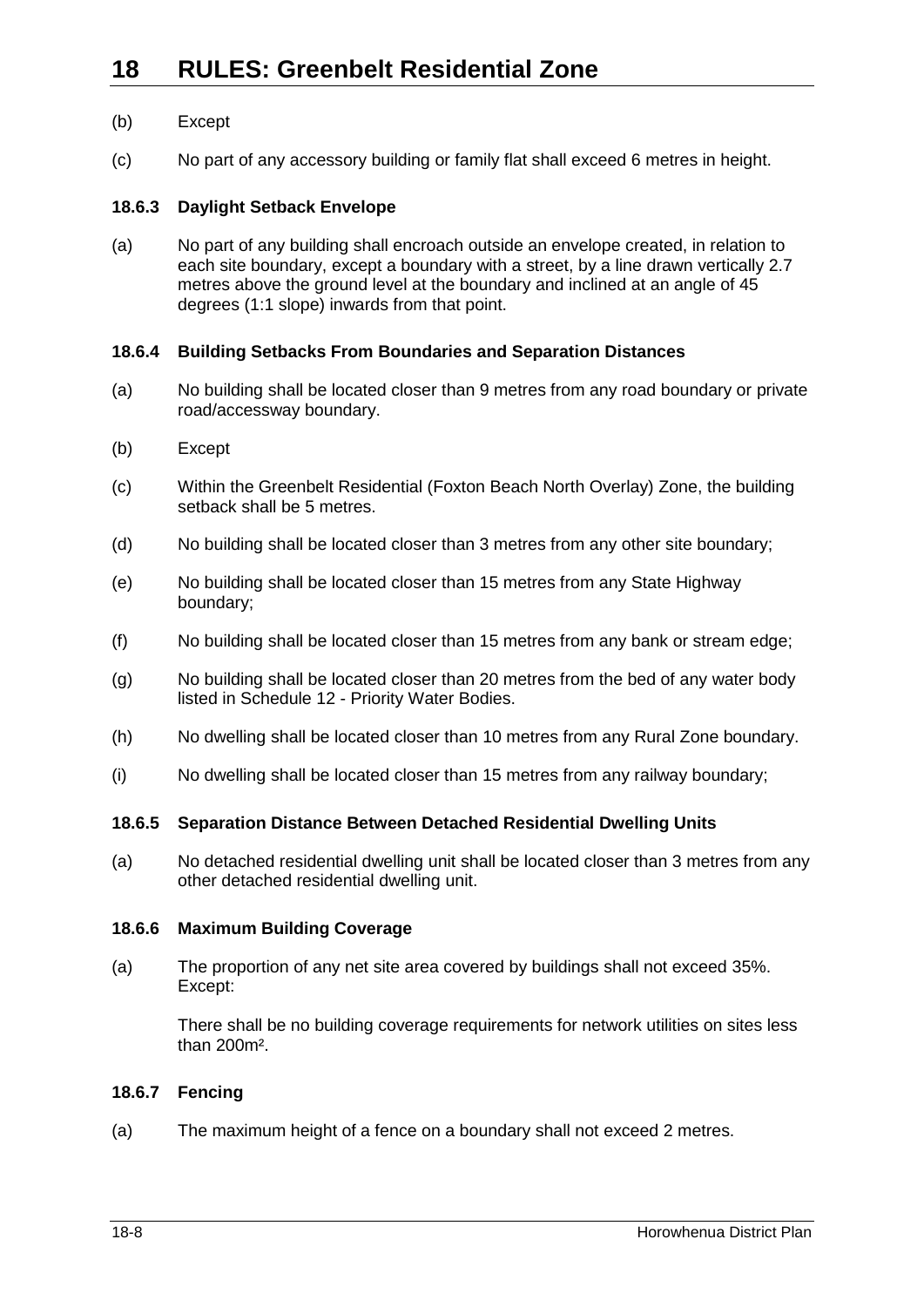## **18.6.8 Home Occupations**

(a) Home occupations shall not exceed 50m² in total gross floor area dedicated to this activity.

## **18.6.9 Noise**

- <span id="page-8-0"></span>(a) Noise from any activity shall not exceed the following limits when measured at, or within, any point within any other site:
	- (i) On Any Day
		- 7.00am 7.00pm: 55dB  $L_{Aeq (15 mins)}$
		- $7.00 \text{pm} 10.00 \text{pm}$ : 50dB  $L_{\text{Aea (15 mins)}}$
		- 10.00pm 7.00am: 40dB  $L_{Aea (15 mins)}$
		- $10.00 \text{pm} 7.00 \text{am}$ : 65dB  $L_{\text{max}}$
- <span id="page-8-1"></span>(b) Sound levels shall be measured and assessed in accordance with the provisions of NZS 6801:2008 Acoustics - Measurement of environmental sound and assessed in accordance with the provisions of NZS 6802:2008 Acoustics - Environmental noise.
- (c) Construction, maintenance and demolition work shall be measured, assessed, managed and controlled in accordance with the provisions of NZS 6803:1999 Acoustics - Construction noise.
- (d) The noise limits in [18.6.9\(a\)](#page-8-0) and [\(b\)](#page-8-1) shall not apply to the following activities:
	- (i) Fire and civil emergency sirens.
	- (ii) Construction, maintenance and demolition work.
	- (iii) The operation of the Main North Island Trunk Railway.
	- (iv) Vehicles being driven on a road (within the meaning of Section 2(1) of the Transport Act 1963), or within a site as part of, or compatible with, a normal residential activity.
	- (v) Temporary military training activities.
	- (vi) Temporary events.

Notwithstanding the above rules, Section 16 of the RMA imposes a duty on every occupier of land and any person carrying out an activity in, or under a water body to adopt the best practicable option to avoid unreasonable land.

## **18.6.10 Vibration**

- (a) No activity shall create any vibration which exceeds the limits in the following standards:
	- (i) AS 2670.1-2001 Evaluation of human exposure to whole-body vibration –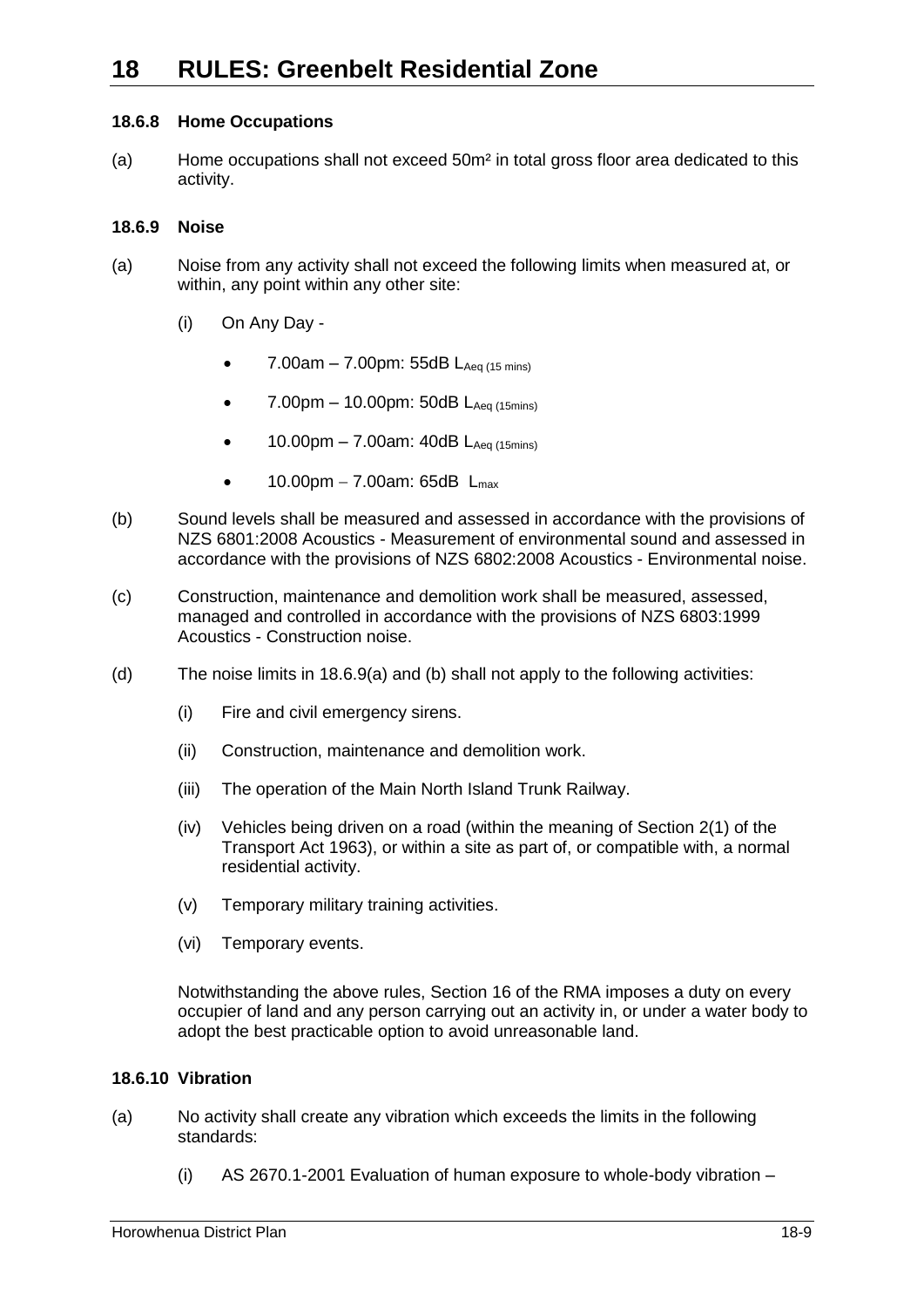General requirements.

- (ii) AS 2670.2-1990 Evaluation of human exposure to whole-body vibration Continuous and shock-induced vibration in buildings (1 to 80 Hz).
- (iii) DIN 4150-3:1999 Effects of vibration on structures.
- (iv) NZS 4403:1976 Code of Practice for Storage, Handling and Use of Explosives, and any subsequent amendments.

## **18.6.11 Noise Insulation**

- <span id="page-9-0"></span>(a) Any habitable room in a new noise sensitive activity or any alteration(s) to an existing noise sensitive activity constructed within 40 metres (measured from the nearest painted edge of the carriageway) of a State Highway, or land that is subject to a notice of requirement or designation for a State Highway shall be designed, constructed and maintained to meet an internal noise level of  $40$ dBA  $L_{Aeq}$  (24 hours).
	- (i) Compliance with Rule [18.6.11\(a\)](#page-9-0) shall be achieved by, prior to the construction of any noise sensitive activity, an acoustic design certificate from a suitably qualified acoustic engineer is to be provided to Council demonstrating that the above internal sound levels will be achieved.
- <span id="page-9-1"></span>(b) Any habitable room in a new noise sensitive activity or any alteration(s) to an existing noise sensitive activity constructed within 30 metres (measured from the nearest edge of the rail corridor) of the North Island Main Trunk Railway shall be designed, constructed and maintained to meet an internal noise level of:
	- (i) 35dBA  $L_{Aeq}$  (1 hour) inside bedrooms.
	- (ii) 40dBA  $L_{Aeq(1 hour)}$  inside other habitable rooms.

Compliance with Rule [18.6.11\(b\)](#page-9-1) shall be achieved by, prior to the construction of any noise sensitive activity, an acoustic design certificate from a suitably qualified acoustic engineer is to be provided to Council demonstrating that the above internal sound levels will be achieved.

## **18.6.12 Odour**

- (a) No activity shall give rise to offensive or objectionable odours able to be detected at the boundary of any adjoining property.
- (b) Note: For the purpose of this condition, an offensive or objectionable odour is that odour which can be detected and is considered to be offensive or objectionable by at least two independent observers; including at least one Council officer. In determining whether an odour is offensive or objectionable, the "FIDOL factors" may be considered (the frequency; the intensity; the duration; the offensiveness (or character); and the location of the odour). Section 14.2 of the Proposed One Plan as well as the Good Practice Guide for Assessing and Managing Odour in New Zealand (Ministry for the Environment, 2003) contains further guidance.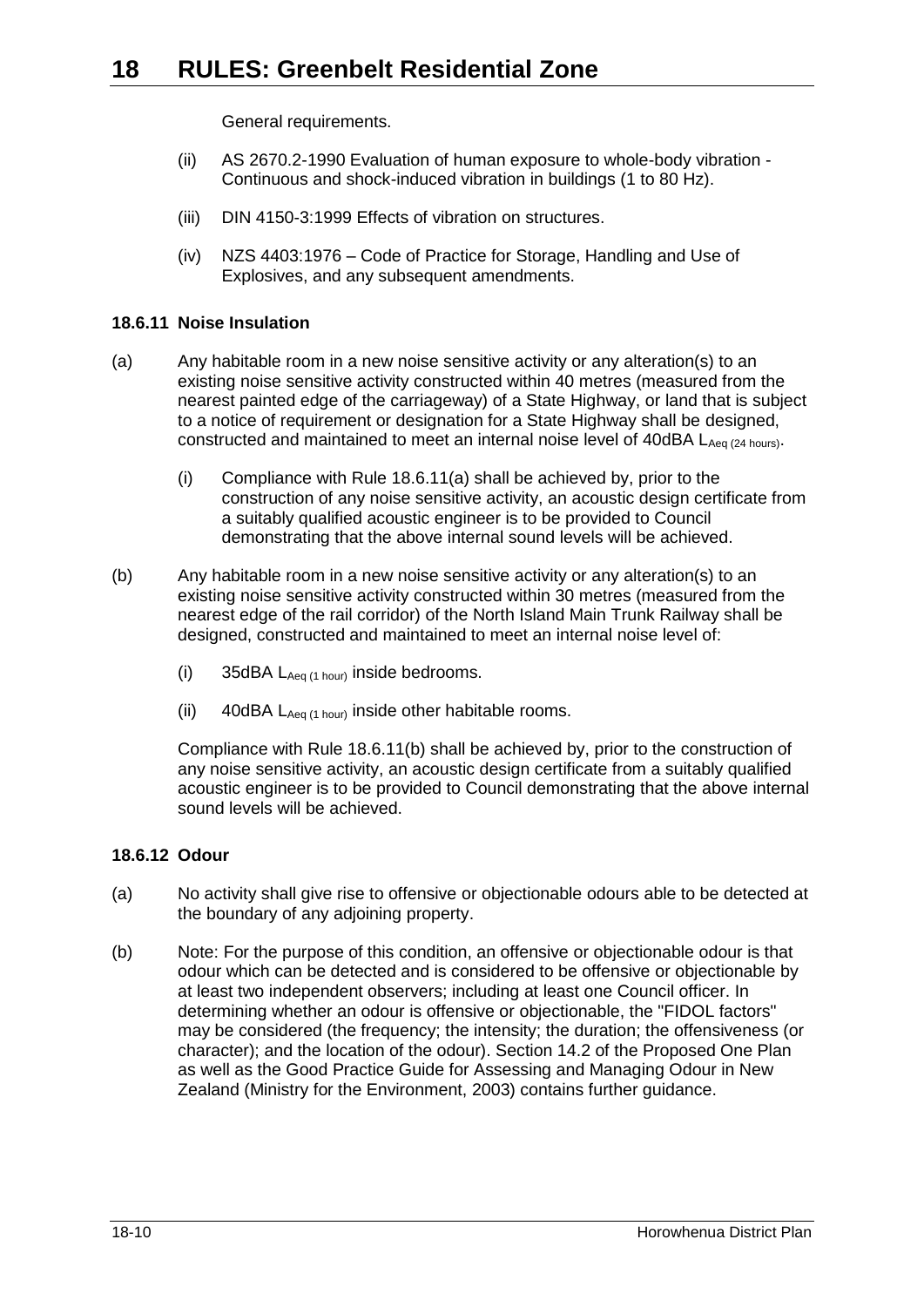## <span id="page-10-0"></span>**18.6.13 Flood Hazard Overlay Area**

<span id="page-10-1"></span>(a) Within a Flood Hazard Overlay Area earthworks shall not exceed  $20m^3$  per site within any 12 month period. **Except** 

The earthworks volume limit does not apply to tracks where the existing ground level is not altered by greater than 0.1 metres in any 12 month period or to the installation of underground network utilities undertaken in accordance with (c) below.

- <span id="page-10-2"></span>(b) Within a Flood Hazard Overlay Area, the erection, placement, alteration of, or addition to any non-habitable structure, with an unsealed or permeable floor shall not exceed a gross floor area of 40m². **Exceptions** 
	- (i) The above two standards [\(a\)](#page-10-1) and [\(b\)](#page-10-2) do not apply to any soil conservation and river/flood control works carried out or on behalf of, Horizons Regional Council.
	- (ii) The standard in [\(b\)](#page-10-2) above does not apply to non-habitable structures/buildings or activities for primary production activities. For the purpose of this rule, "nonhabitable" means a structure where people will not sleep.
- (c) Within a Flood Hazard Overlay Area (excluding Moutoa Floodway), earthworks associated with the installation of underground network utilities shall reinstate ground level as close as practicable to its state prior to disturbance and the standards in [\(a\)](#page-10-1) above do not apply.
- (d) Within a Flood Hazard Overlay Area (excluding Moutoa Floodway), new network utility cabinets/buildings shall not exceed 5m<sup>2</sup> gross floor area.

## **18.6.14 Storage of Goods and Materials**

(a) All areas used for the storage of goods, materials, vehicles or waste products shall be maintained in a tidy condition and shall be screened from view from adjoining residential properties and from roads.

## **18.6.15 Unsightly Buildings**

(a) No building shall be left unfinished or be permitted to deteriorate such that its external appearance adversely affects the amenity of the neighbourhood in which it is situated.

## **18.6.16 Wrecked Motor Vehicles**

(a) No wrecked and/or unroadworthy vehicle or vehicles shall be placed or located on a residential property where any such vehicle may be viewed from any public place or road.

For the purpose of this condition:

 "Vehicle" shall include any car, bus, truck, van, motorcycle, trailer or house bus or caravan, and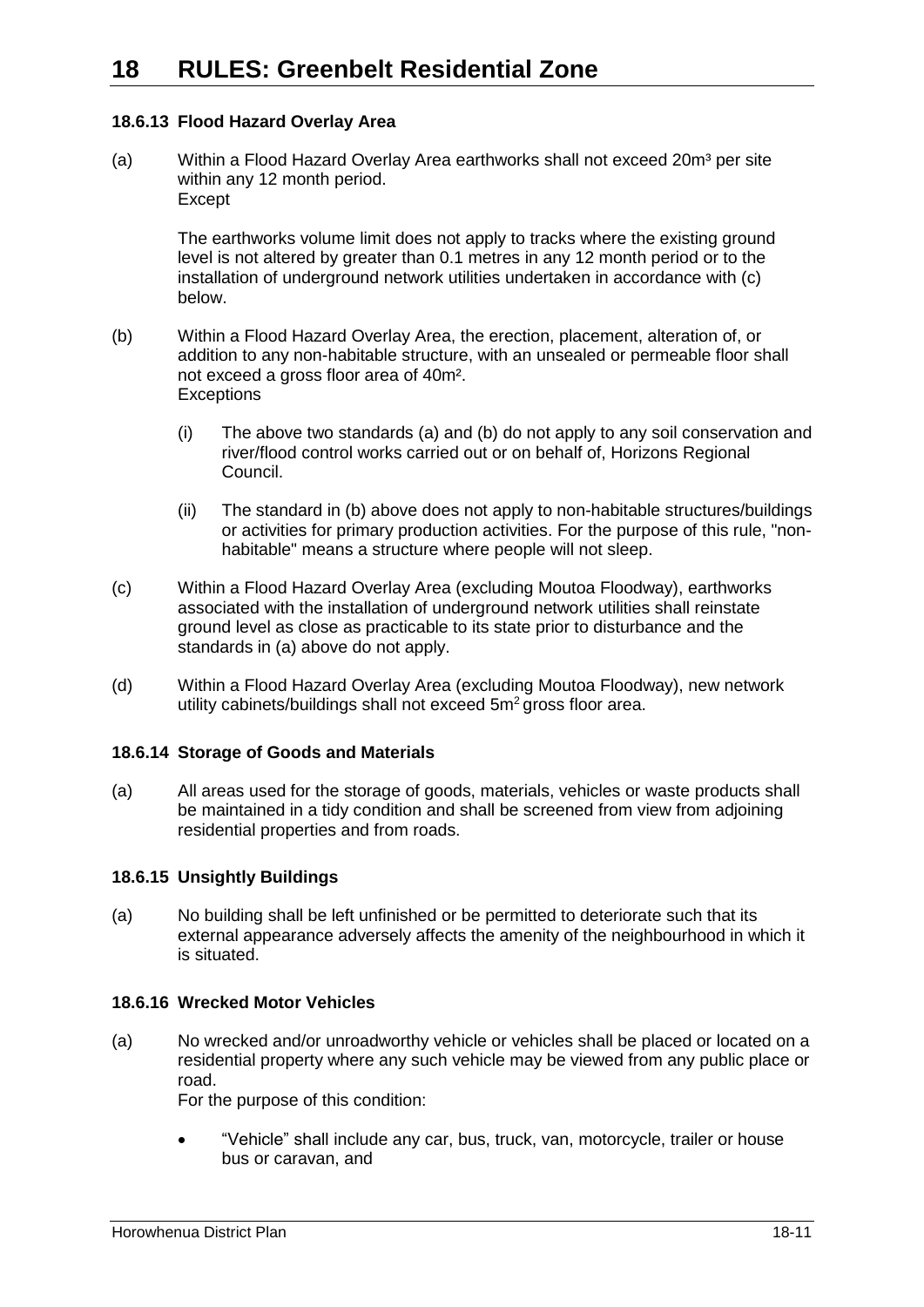"Wrecked and Unroadworthy" shall include any of the above which is unregistered and/or unwarranted and/or beyond reasonable repair and includes vehicles being stripped for sale or disposal of parts.

## **18.6.17 Water Supply**

(a) All sites shall be provided with a water supply to meet the capacity and quality requirements of the activities undertaken on the site in accordance with Chapter 24.

## **18.6.18 Wastes Disposal**

(a) All wastes (including sewage, effluent, and refuse) that are generated or stored on any site shall be collected, treated, and disposed of in a manner that avoids any significant adverse effects or nuisance for adjoining properties.

## **18.6.19 Surfacewater Disposal**

(a) All activities shall make provision for the management of stormwater as means of dealing with water quantity and water quality to avoid significant adverse effects or nuisance.

## **18.6.20 Engineering Works**

(a) All activities subdivisions and developments shall comply with the permitted activity conditions in Chapter 24.

## **18.6.21 Vehicle Access**

(a) All activities shall be provided with practicable vehicle access from a public road in accordance with the permitted activity conditions in Chapter 21.

## **18.6.22 Vehicle Parking, Manoeuvring, and Loading**

(a) All activities shall provide onsite vehicle parking spaces, manoeuvring areas, and loading facilities in accordance with the permitted activity conditions in Chapter 21.

*Note: Chapter 21 does not specify a minimum number of onsite carparks required (except for mobility/accessible carparks). Instead, it specifies the formation and manner in which carparking should be provided, in the event that those carrying out land use or subdivision activities choose to provide on-site carparking.*

## **18.6.23 Safety and Visibility at Road and Rail Intersection**

(a) No building or structure shall be erected, no materials shall be placed, or vegetation planted that would obscure the railway level crossing approach sight triangles as detailed in Rule 21.1.11 in Chapter 21.

## **18.6.24 Network Utilities and Energy**

(a) All network utilities and structures associated with network utilities shall comply with the permitted activity conditions in Chapter 22.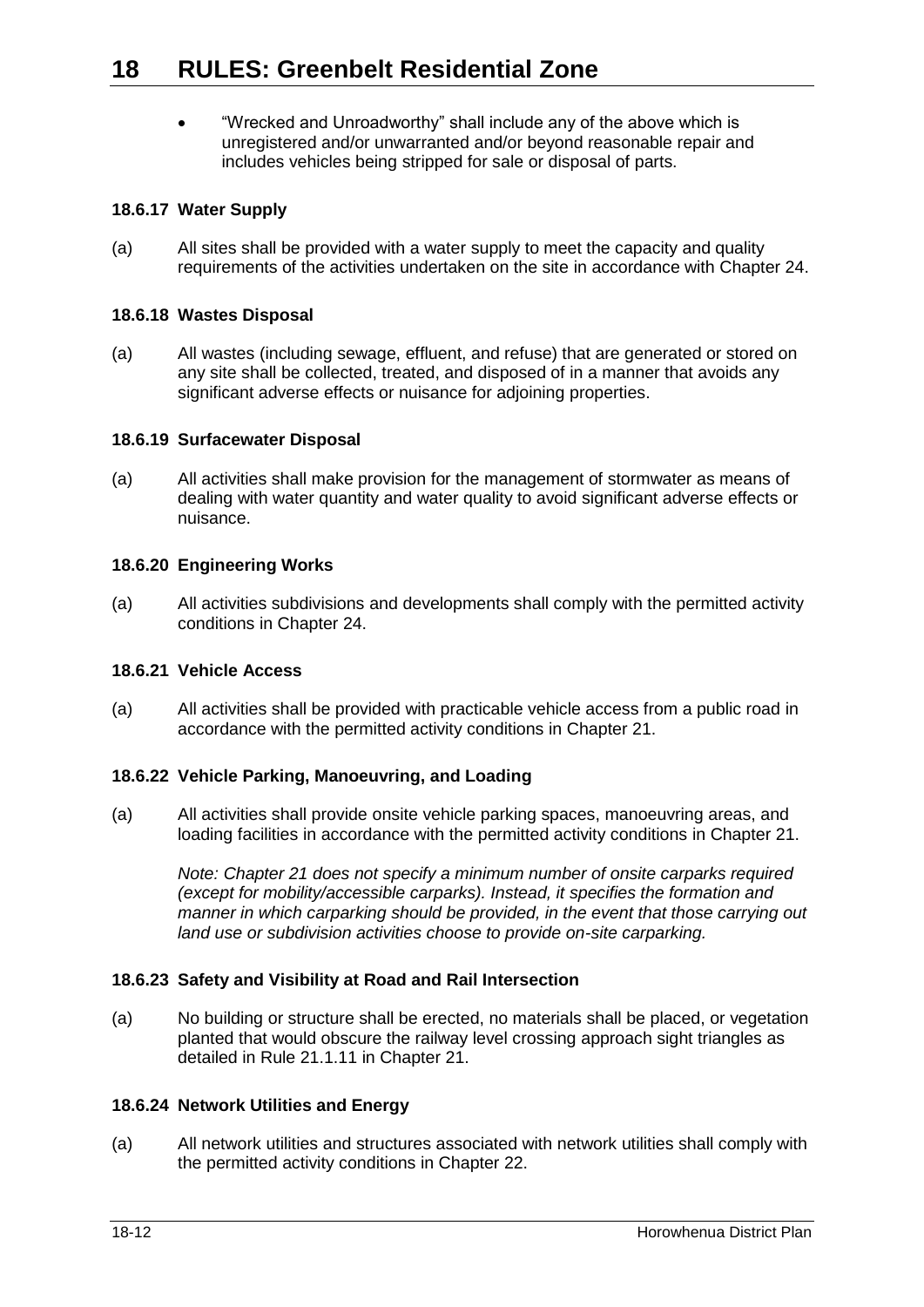(b) All other permitted activity conditions specified in this Chapter of the District Plan shall also apply to any new network utility or associated structure.

#### **18.6.25 Hazardous Substances**

(a) All activities using or storing hazardous substances shall comply with the Hazardous Substances Classification parameters for the Greenbelt Residential Zone in Chapter 23 and shall comply with all relevant permitted activity standards in that Chapter.

## **18.6.26 Signs**

(a) All signs shall comply with the Maximum Face Area set out in Table 18-1.

| <b>Type of Sign</b>                                                                                                                                                               | Maximum Face Area (m <sup>2</sup> ) per site   |
|-----------------------------------------------------------------------------------------------------------------------------------------------------------------------------------|------------------------------------------------|
| Official signs                                                                                                                                                                    | N/A                                            |
| Temporary signs                                                                                                                                                                   | 3 <sup>m²</sup>                                |
| Signs advertising the sale or<br>auction of land or premises                                                                                                                      | 2m <sup>2</sup> (combined total area of signs) |
| Advertising signs, located on the<br>site to which the activity relates<br>identifying the building, property or<br>business which can include a sign<br>attached to the building | 1 <sup>m²</sup>                                |
| A permanent free standing sign,<br>which may be double sided, for<br>each frontage of the site                                                                                    | $1m2$ (on one side)                            |
| Public facility signs including any<br>church, school or hall                                                                                                                     | 2m <sup>2</sup>                                |
| Health and safety signs                                                                                                                                                           | N/A                                            |

**Table 18-1: Maximum Face Area for Signs**

- (b) Any temporary sign shall be displayed for no longer than two (2) calendar months of a 12 month period and removed within seven (7) days after the event. Temporary signs do not need to be on the site of the temporary activity.
- (c) Signs advertising the sale or auction of land or premises shall be removed within 10 days of the property being sold, leased or withdrawn from the market.
- (d) All signs shall comply with the height, and where applicable, recession plane requirements, but shall not be required to comply with rules relating to setbacks from road boundaries.
- (e) No sign shall be illuminated.
- (f) No signs attached to a building shall exceed the highest point of the roof.
- (g) No sign shall be erected on or adjacent to a road which will:
	- (i) obstruct the line of sight of any corner, bend, intersection or vehicle crossing;
	- (ii) obstruct, obscure or impair the view of any traffic sign or signal;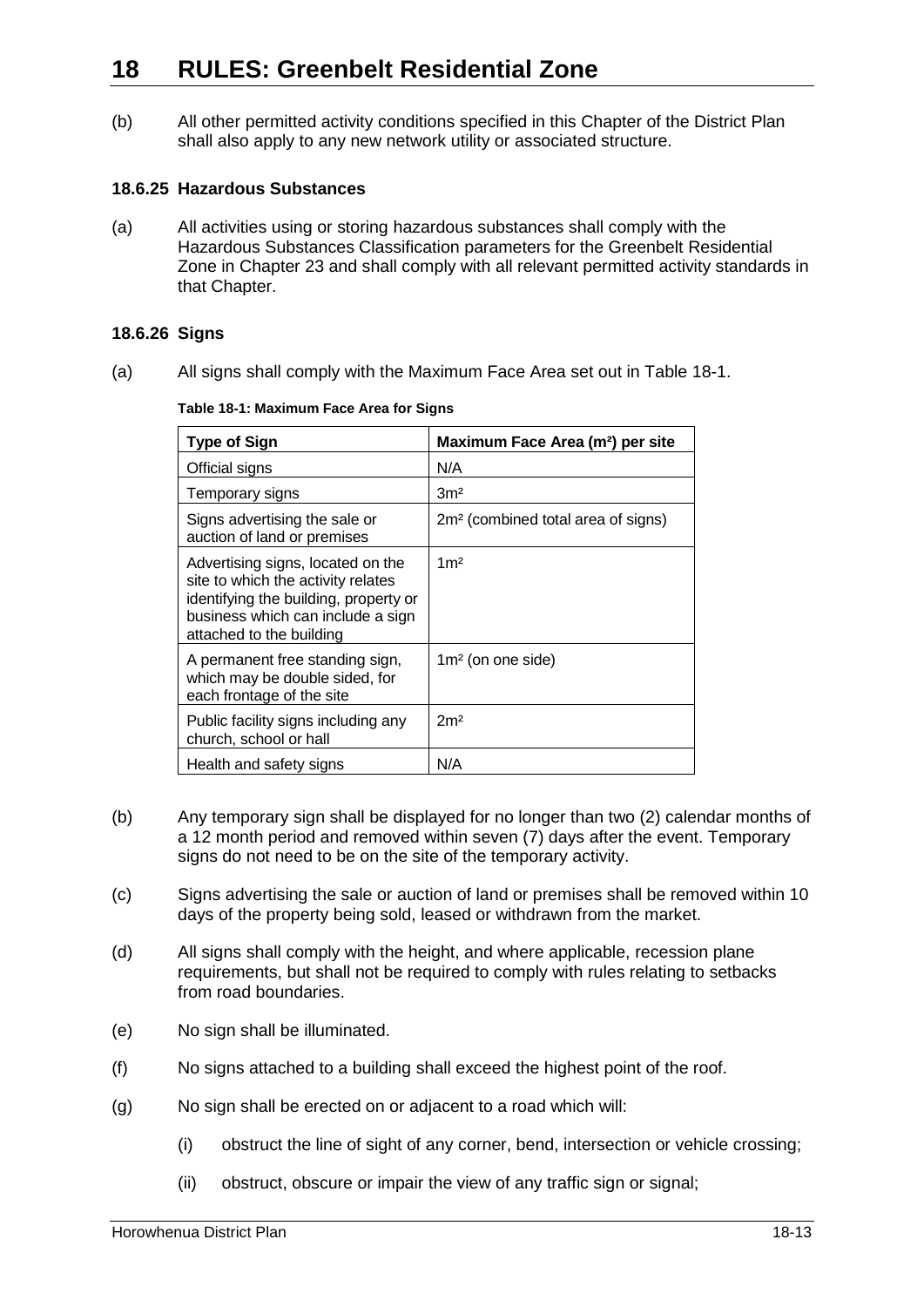- (iii) physically obstruct or impede traffic or pedestrians;
- (iv) resemble or be likely to be confused with any traffic sign or signal;
- (v) use reflective materials that may interfere with a road user's vision;
- (vi) use flashing or revolving lights; or
- (vii) project light onto the road so as to cause a hazard or distraction to users of the road (including pedestrians).
- (h) The minimum lettering sizes in below shall apply to all signs located within 15 horizontal metres of a road:

#### **Table 18-2: Minimum Lettering Sizes for Signs**

|                              | Posted speed limit 70kph and above |
|------------------------------|------------------------------------|
| Maximum number of words      | 6 or symbols                       |
| Maximum number of characters | 40                                 |
| Minimum lettering height     | 160mm                              |

#### <span id="page-13-0"></span>**18.6.27 Notable Trees**

- (a) Any removal or partial removal of a tree listed in Schedule 3 Notable Trees shall comply with the following conditions:
	- (i) Council has confirmed the tree is dead; or
	- (ii) Removal or partial removal is required as an emergency work to safeguard life or habitable buildings from immediate danger (as confirmed by a qualified arborist).
- (b) Within the drip line of any tree listed in Schedule 3 Notable Trees, any activities shall not involve the following works:
	- (i) The construction of any building or structure.
	- (ii) The laying of overhead or underground services.
	- (iii) Any sealing, paving, soil compaction, or any other impervious surfaces.
	- (iv) The alteration of existing ground levels by excavation or deposition of soil including thrust boring and directional drilling.
	- (v) The discharge of any toxic hazardous substance.
- (c) Any trimming and maintenance of a tree listed in Schedule 3 Notable Trees shall be limited to:
	- (i) Minor trimming necessary to maintain the health of the tree where the work is carried out by, or under the supervision of, a qualified arborist who has advised the Council in advance of the work to be carried out.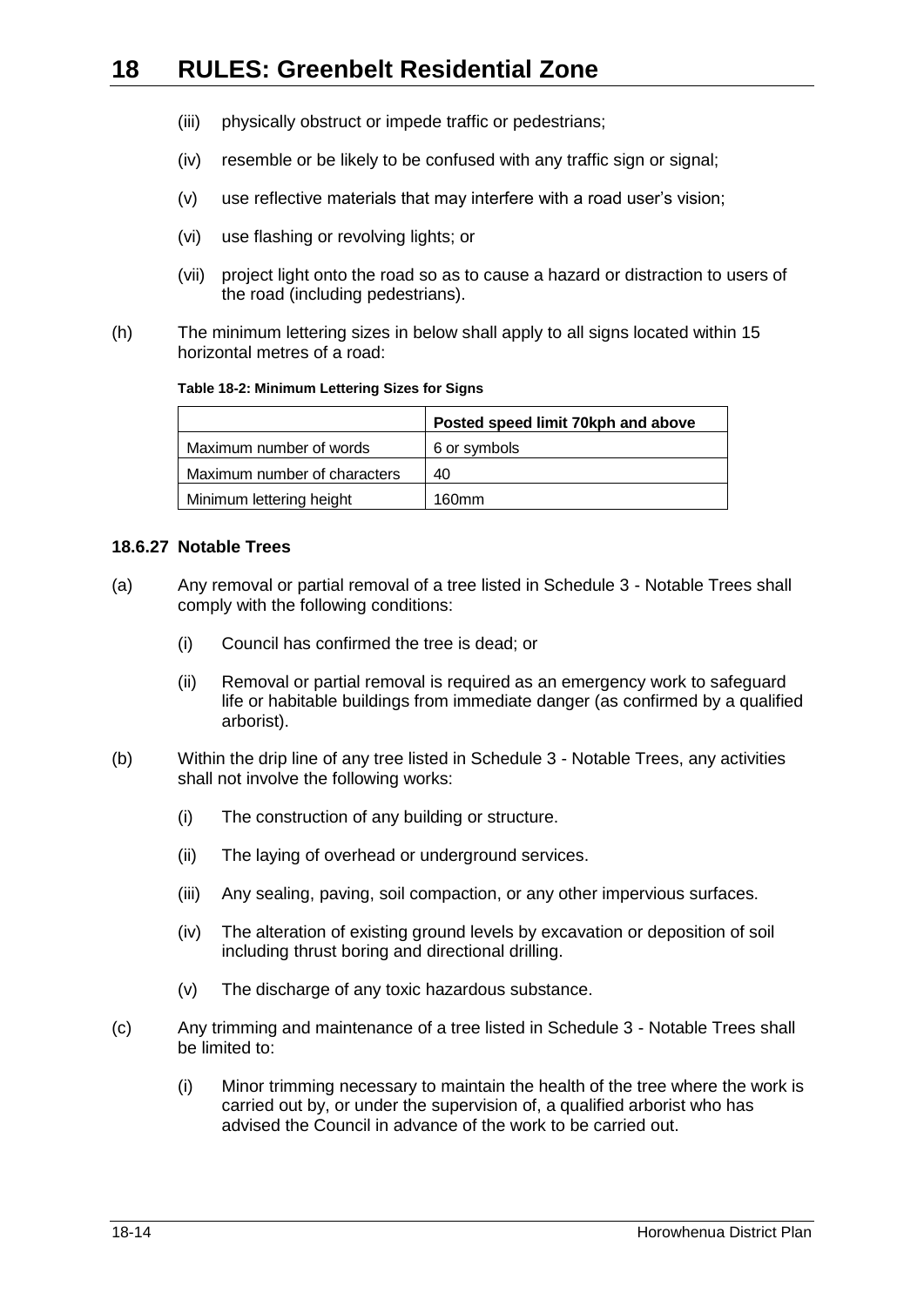- (ii) the removal of branches interfering with buildings, structures, overhead wires or utility networks, but only to the extent that they are touching those buildings, or structures, or likely to compromise the effective operation of those overhead wires or utility networks and only where the work is carried out by, or under the supervision of a qualified arborist who has advised the Council in advance of the work to be carried out..
- (iii) The removal of broken branches, dead wood or diseased vegetation (as confirmed by a qualified arborist).
- (iv) Required as an emergency work.

## **18.6.28 Sites of significance to Tangata Whenua**

(a) No activity or development shall modify, demolish or remove any site of significance to Māori where such site has been identified to Council and recorded by the Council in a register of sites prior to the time that any activity or development is proposed.

#### **18.6.29 Temporary Activities**

- (a) In addition to the other permitted activity conditions, temporary events, including, but not limited to, festivals, sports events, and markets; shall comply with the following conditions:
	- (i) the duration of any temporary event shall not exceed seven (7) consecutive days. For the purpose of this rule, 'day' means a whole day, or part of a day;
	- (ii) any temporary event shall operate between the hours of  $7.00$ am  $-10.00$ pm;
	- (iii) the duration of a series of temporary events shall not exceed a cumulative period of 30 days in a calendar year;
	- (iv) all temporary buildings and structures are exempt from the maximum height and maximum building coverage standards set out in [18.6.2](#page-6-2) and [18.6.6;](#page-7-0) and
	- (v) noise from any temporary events shall not exceed the following noise levels, at any site in the Residential Zone, at the notional boundary of any noise sensitive activity within the Rural Zone, or anywhere within the site boundary of any noise sensitive activity within the Commercial, Industrial, Open Space or Greenbelt Residential Zones:
		- Amplified Sound including sound testing: 80dBLAeq (10 mins).
		- Activities other than amplified sound:  $70dBL_{Aea (10 mins)}$ .
		- Crowd noise is exempt from these limits.
- <span id="page-14-0"></span>(b) In addition to the other permitted activity conditions, temporary filming activities, shall comply with the following:
	- (i) The total occupation of the site for filming activities shall not exceed seven (7) consecutive days.
	- (ii) All temporary buildings and structures are exempt from the maximum height and maximum building coverage standards set out in [18.6.2](#page-6-2) and [18.6.6.](#page-7-0)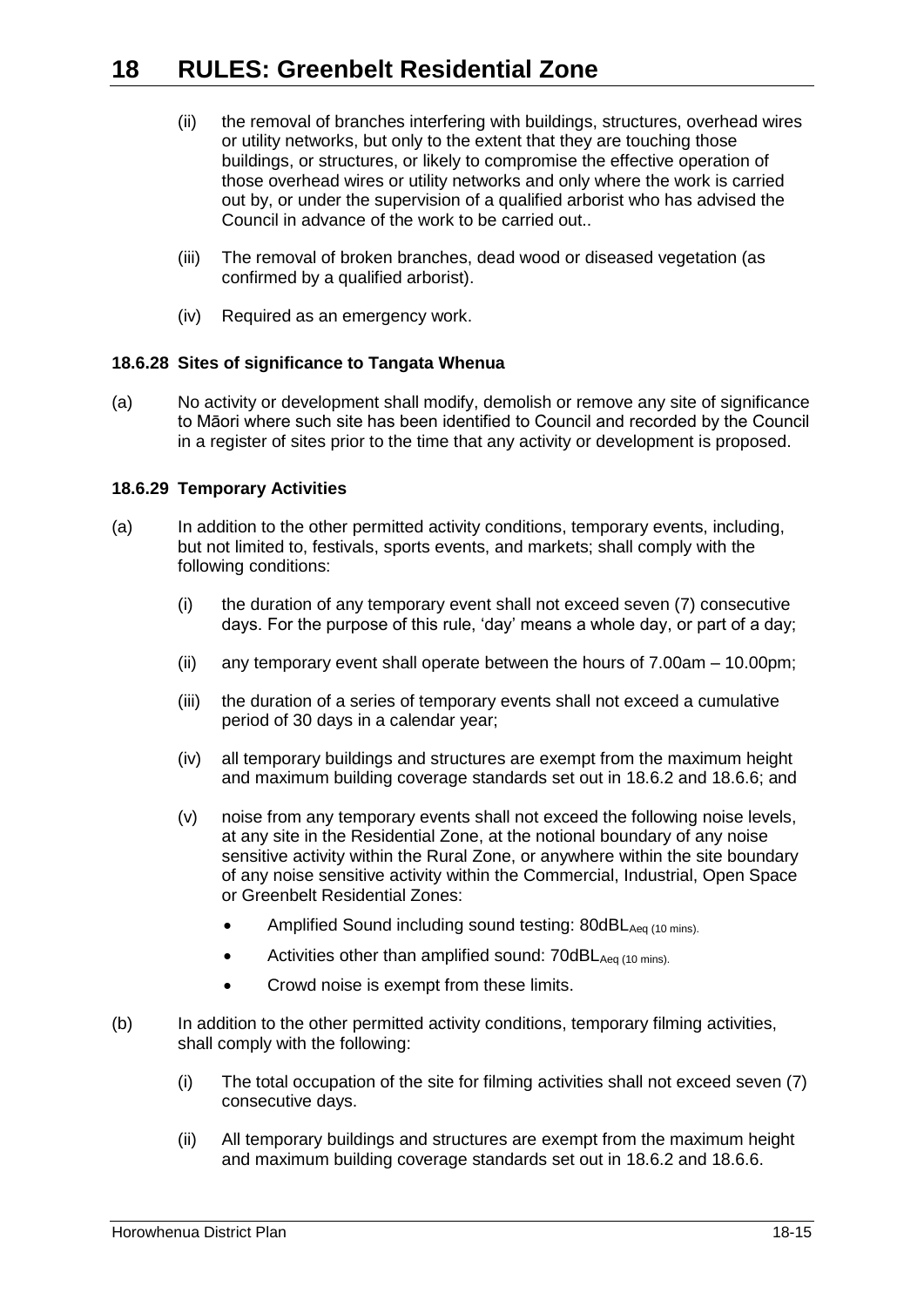## <span id="page-15-0"></span>**18.6.30 Temporary Military Training Activities**

- (a) All temporary military training activities shall comply with the following conditions:
	- (i) No permanent structures shall be constructed.
	- (ii) The activity shall not require excavation (permanent or mechanical), unless provided for in this District Plan.
	- (iii) The duration of any temporary military training activity shall not exceed 31 consecutive days.
	- (iv) Noise generated from mobile sources (other than weapons firing and use of explosives) shall be assessed in accordance with and not exceed the limits as set out in Table 2 of NZS 6803:1999 Acoustics - Construction noise.

Noise levels shall be measured and assessed in accordance with that Standard as if it were construction noise.

- (v) Noise generated from any fixed source (other than weapons firing and/or use of explosives) shall not exceed the following limits when measured at the site boundary:
	- On any day -
		- 7.00am 7.00pm: 55 dB  $L_{Aeq(15min)}$
		- 7.00pm 10.00pm: 50 dB  $L_{Aeq(15min)}$
		- 10.00pm 7.00am:  $45$  dB  $L_{Aeq(15min)}$
		- $-$  10.00pm 7.00am: 75 dB LAFmax

Noise levels shall be measured and assessed in accordance with the provisions of NZS 6801:2008 Acoustics - Measurement of environmental sound and assessed in accordance with the provisions of NZS 6802:2008 Acoustics - Environmental noise.

(vi) Noise generated from the use of helicopters shall be assessed in accordance with NZS6807:1994 Noise Management and Land Use Planning for Helicopter Landing Areas and comply with the limits set out therein.

Noise levels shall be measured in accordance with NZS6801:2008 Acoustics - Measurement of Sound.

- (vii) Any training activities involving the use of explosives and/or firing of weapons shall comply with either:
	- The separation distances identified in [Table 18-3;](#page-16-1) or
	- If minimum separation distances in [Table 18-3](#page-16-1) cannot be met:
		- Daytime sound levels do not exceed a peak sound pressure level of 120 dBC when measured at the site boundary; and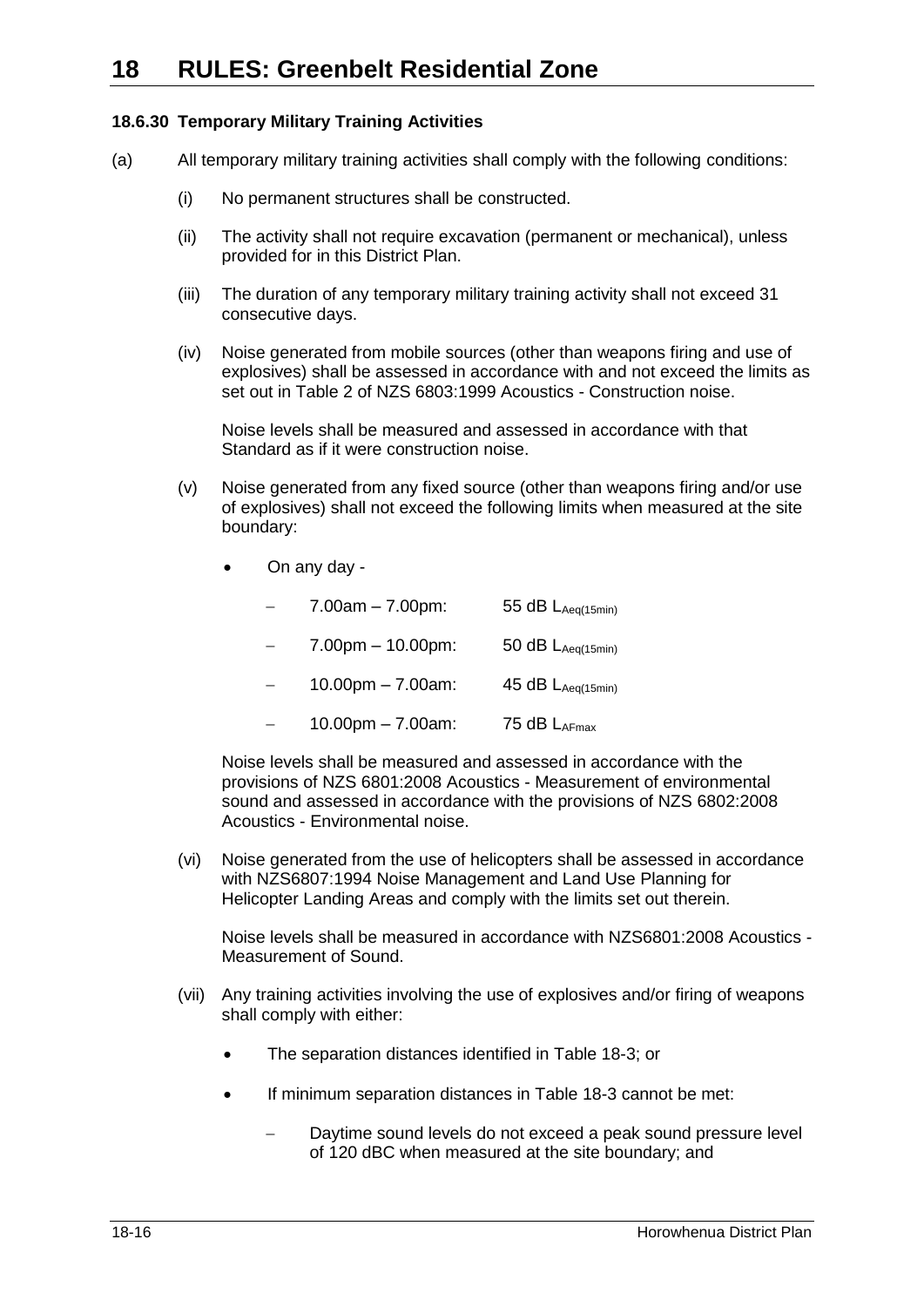- Night time sound levels do not exceed a peak sound pressure level of 90 dBC when measured at the site boundary; and
- Provided the New Zealand Defence Force produces and undertakes the activity in accordance with a Noise Management Plan submitted to the Council at least 15 working days prior to the activity being undertaken (refer 28.2.6 for information requirements for Noise Management Plan).

<span id="page-16-1"></span>

| Table 18-3: Separation Distances for Temporary Military Training Activities involving |  |  |
|---------------------------------------------------------------------------------------|--|--|
| explosives and/or weapons.                                                            |  |  |

| Type of military noise source                                           | <b>Standards</b>                       |                                                                                         |  |
|-------------------------------------------------------------------------|----------------------------------------|-----------------------------------------------------------------------------------------|--|
|                                                                         | Time (Monday to<br>Sunday)             | Separation distance required<br>from any site within the<br>Greenbelt Residential Zone. |  |
| 1. Live firing of weapons and<br>single or multiple explosive<br>events | 7.00am to 7.00pm<br>(daytime hours)    | At least 1500m                                                                          |  |
|                                                                         | 7.00pm to 7.00am<br>(night time hours) | At least 4500m                                                                          |  |
| 2. Firing of blank ammunition                                           | 7.00am to 7.00pm<br>(daytime hours)    | At least 750m                                                                           |  |
|                                                                         | 7.00pm to 7.00am<br>(night time hours) | At least 2250m                                                                          |  |

## **18.6.31 Waitarere Rise Overlay Effluent Disposal Rate**

(a) Any onsite effluent treatment system installed shall not pump grey water to the reticulated system at a rate of more than 0.50 litres/second.

## <span id="page-16-0"></span>**18.6.32 National Grid Corridor**

- (a) No building or sensitive activity shall be located closer than:
	- (i) 10 metres either side of the centreline of any high voltage (110kV) transmission line shown on the Planning Maps.
	- (ii) 12 metres either side of the centreline of any high voltage (220kV or more) transmission line shown on the Planning Maps.
	- (iii) 12 meters from the outer edge of any support structure of any high voltage transmission line shown on the Planning Maps.

Note: The requirements of New Zealand Electrical Code of Practice for Electrical Safe Distances (NZECP34:2001) also need to be met and contact should be made with the line owner.

#### Exceptions:

The following are exempt from the setback requirements in Rule [18.6.32\(a\):](#page-16-0)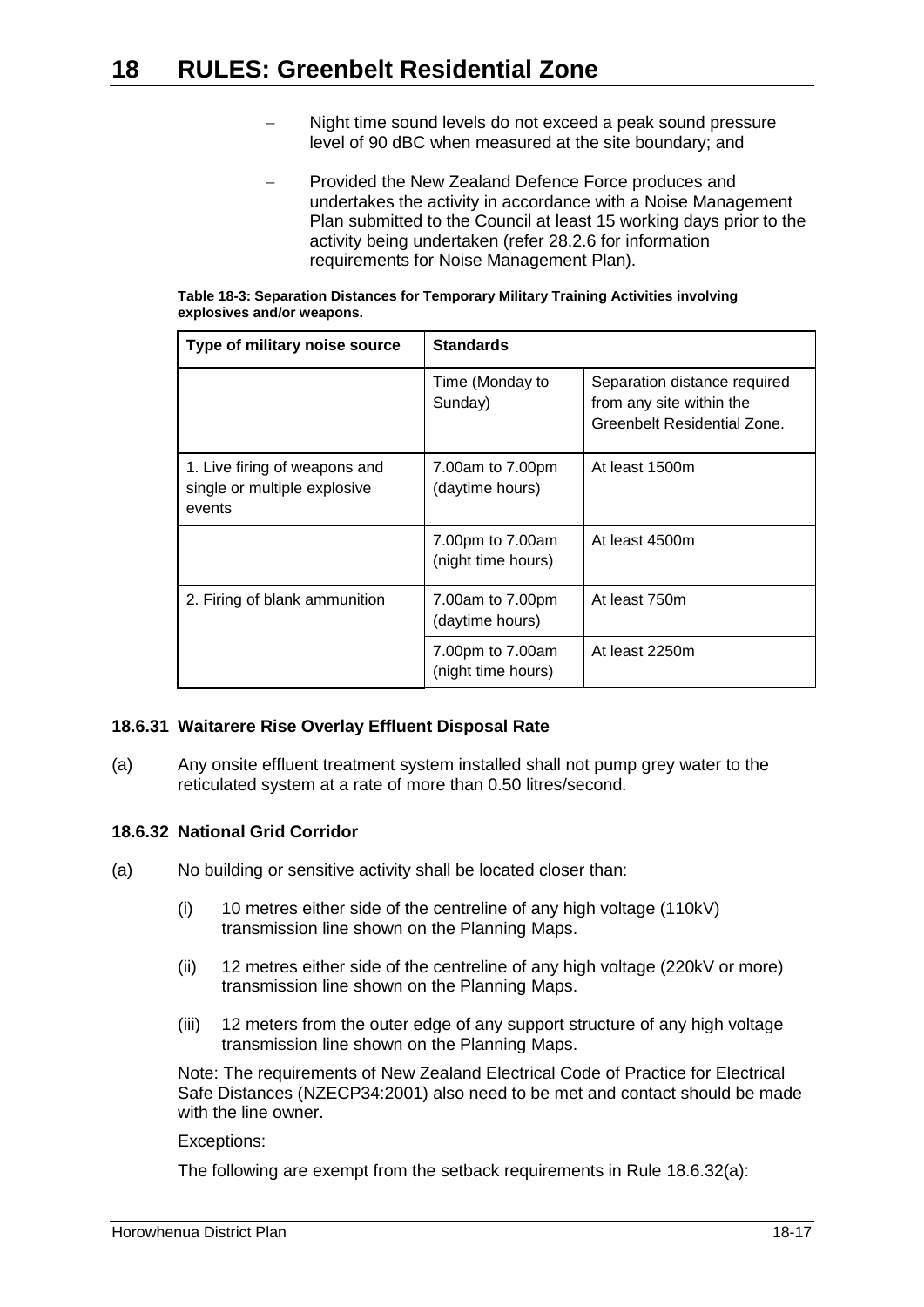- Fences up to 2.5 metres in height
- Mobile machinery and equipment
- Utilities within a road or rail corridor and electricity infrastructure
- Crop support structures and crop protection structures that meet the requirements of New Zealand Electrical Code of Practice of Electrical Safety Distances (NZECP 34:2001) for minimum distance beneath conductors and are 12 metres from the support structure of high voltage transmission lines.
- Crop support structures and crop protection structures (including any connected catenary or support cables or wires) that are at least 8 metres from the outer edge of a pole (not tower) support structure of high voltage transmission line and that:
	- Meet the requirements of New Zealand Electrical Code of Practice for Electrical Safe Distances (NZECP 34:2001) for minimum distance beneath conductors: and
	- Are no more than 2.5 metres high; and
	- Are removable or temporary, to allow a clear working space 12 metres from the pole when necessary for maintenance purposes; and
	- Allow all weather access to the pole and a sufficient area for maintenance equipment, including a crane.
- Non-habitable buildings associated with primary production activities (excluding milking sheds) that meet the requirements of New Zealand Electrical Code of Practice of Electrical Safety Distances (NZECP 34:2001) for minimum distance beneath conductors and are 12 metres from the support structure of high voltage transmission lines.
- Recreation activities and facilities.

## <span id="page-17-1"></span><span id="page-17-0"></span>(b) Earthworks

- (i) Earthworks around Poles shall be:
	- No deeper than 300mm within 2.2 metres of a transmission pole support structure or stay wire; and
	- No deeper than 750mm between 2.2 to 5 metres from a transmission pole support structure or stay wire.

#### Except that:

Vertical holes not exceeding 500mm diameter beyond 1.5 metres from the outer edge of a pole support structure or stay wire are exempt from [18.6.32\(](#page-16-0)b) above.

- (ii) Earthworks around Towers shall be:
	- No deeper than 300mm within 6 metres of the outer visible edge of a transmission tower support structure; and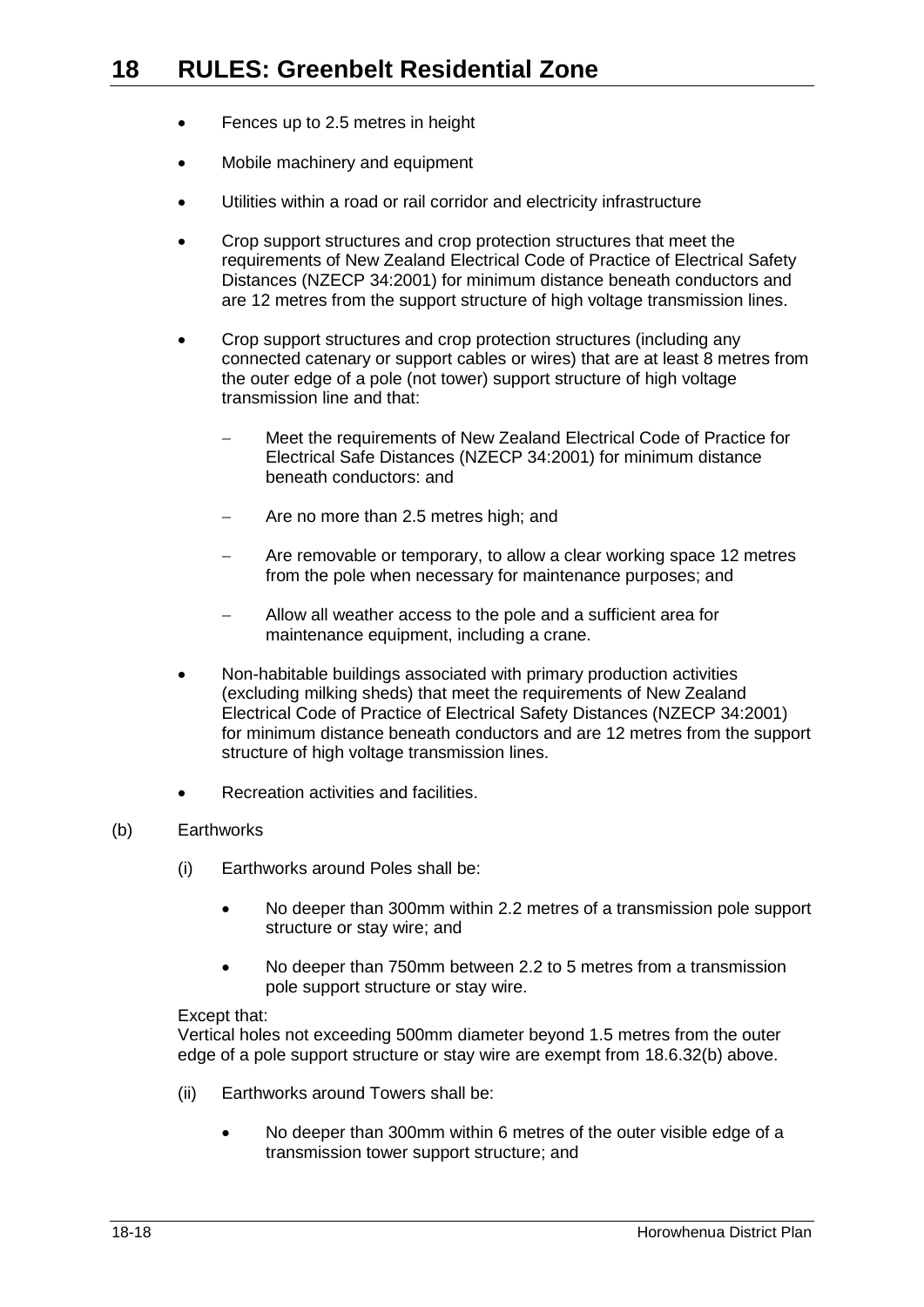- No deeper than 3 metres between 6 to 12 metres from the outer visible edge of a transmission tower support structure.
- <span id="page-18-0"></span>(iii) Earthworks 12 metres either side of a high voltage transmission line shall not:
	- Create an unstable batter that will affect a transmission support structure; and/or
	- Result in a reduction of the existing conductor clearance distances as required by NZECP34:2001.

#### Exceptions:

The following activities are exempt from [18.6.32](#page-16-0) (b)(i), (b)(ii) and (b)(iii) above:

- Earthworks undertaken by a Network Utility operator; or
- Earthworks undertaken as part of agricultural or domestic cultivation, or repair, sealing or resealing of a road, footpath or driveway. For the purposes of clarification, this does not include drilling bores, digging offal pits, and burials of dead stock and plant waste and installation of services.

## **18.6.33 Relocated Buildings**

- <span id="page-18-1"></span>(a) The relocated building shall be up to and including  $40m^2$  in gross floor area; or
- (b) The relocated building shall be intended for use as a residential dwelling or family flat and be originally designed, built and used as a residential dwelling; and comply with the following:
	- (i) A building pre-inspection report shall be submitted by the owner of the relocated building (referred to in this rule as "the Owner") to the Planning Services Manager at the same time as an application is made for a building consent for the relocated building. That report shall be on the form in Schedule 15 and is to identify all reinstatement works that are to be completed to the exterior of the building.
	- (ii) The building pre-inspection report shall be prepared by:
		- A Horowhenua District Council Building Compliance Officer (or equivalent);
		- A member of the New Zealand Institute of Building Surveyors;
		- A licensed building practitioner (carpenter or design category); or
		- A building inspector from the local authority where the building is being relocated from.
	- (iii) The Owner must deposit a refundable monitoring fee of \$1500 with the Council at the same time as submitting the building pre-inspection report with the Council.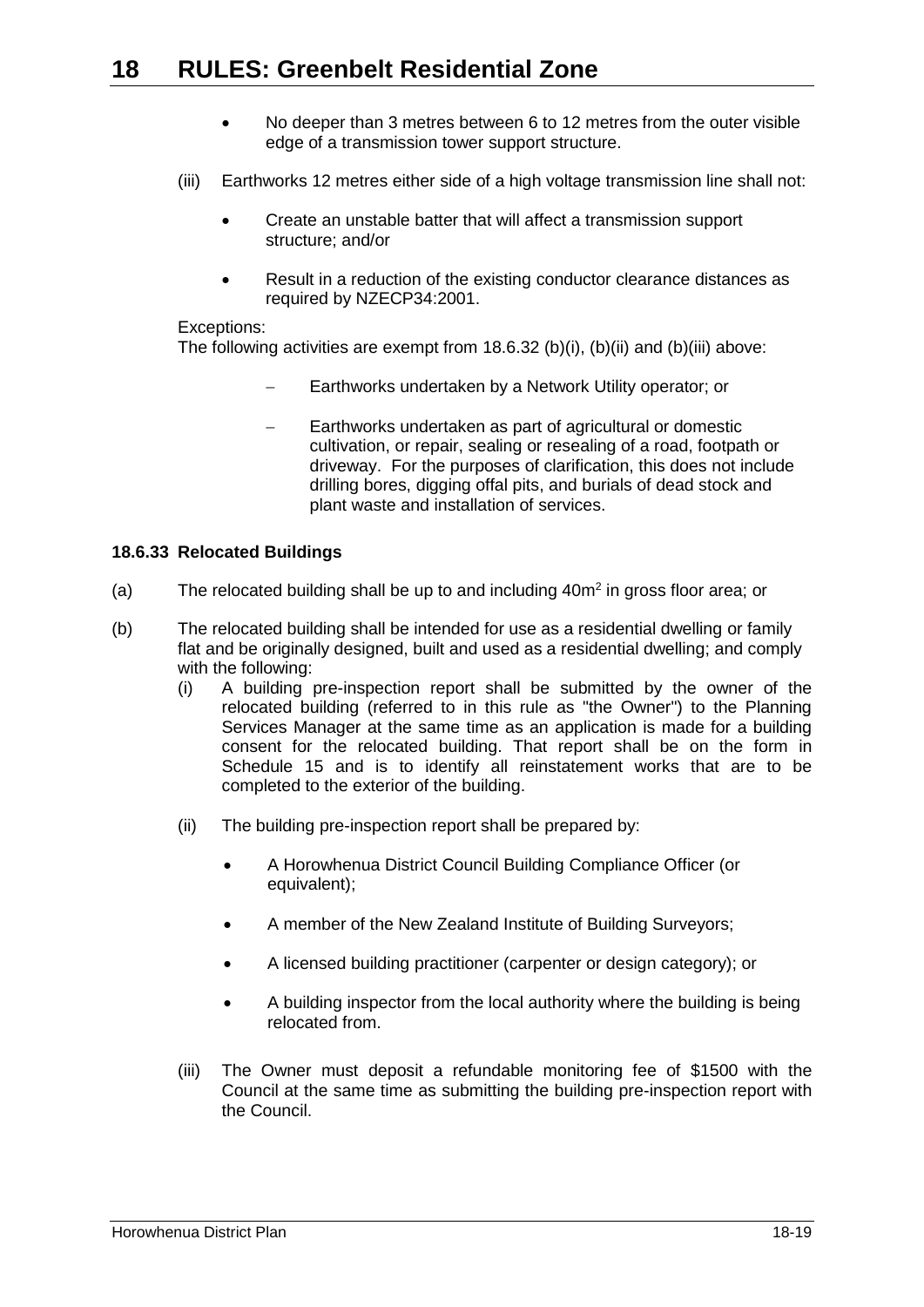- (iv) The relocated building shall be located on permanent foundations approved by building consent, no later than 2 months from the building being moved to the site.
- (v) All reinstatement work required in the Condition Table in Section 2.0 of the building pre-inspection report to reinstate the exterior of any relocated building shall be completed within 9 months of the building being delivered to the site.
- (vi) The Owner must complete the Owner Certificate and Declaration in Section 7.0 of the building pre-inspection report to certify to the Council that all of the reinstatement work will be completed within 9 months of the building being delivered to the site.

*Note: Photographs showing progress of reinstatement works may be provided to Council's Environmental Compliance Officer. A final site inspection will still be required to determine compliance on completion of reinstatement works.*

## <span id="page-19-1"></span>**18.7 MATTERS OF CONTROL AND CONDITIONS FOR CONTROLLED ACTIVITIES**

The matters over which Council reserves its control and the conditions are detailed below for each controlled activity:

## <span id="page-19-0"></span>**18.7.1 Subdivision of Land (Refer to Rule [18.2\(a\)\)](#page-2-1)**

- (a) Matters of Control
	- (i) The design and layout of the subdivision, including the size, shape and position of any lot, distribution of open space, including the future land use and development of each lot. In addition, the location of building sites, separation distances, orientation of buildings, and screening/landscape treatment.
	- (ii) The provision of any new roads, cycleways, footpaths, provision of linkages to existing roads, access over or under railway lines, the diversion or alteration of any existing roads, the provision of access, passing bays, manoeuvring areas, and any necessary easements.
	- (iii) The provision of servicing, including water supply, wastewater systems, stormwater management and disposal, streetlighting, telecommunications and electricity.
	- (iv) Provision of reserves, esplanade reserves, esplanade strips and access strips, including connections to existing and future reserves.
	- (v) Effects on significant sites and features, including natural, cultural and historical sites.
	- (vi) The protection and enhancement of any natural habitat of indigenous species within the subdivision.
	- (vii) Site contamination remediation measures and works.
	- (viii) Avoidance or mitigation of natural hazards.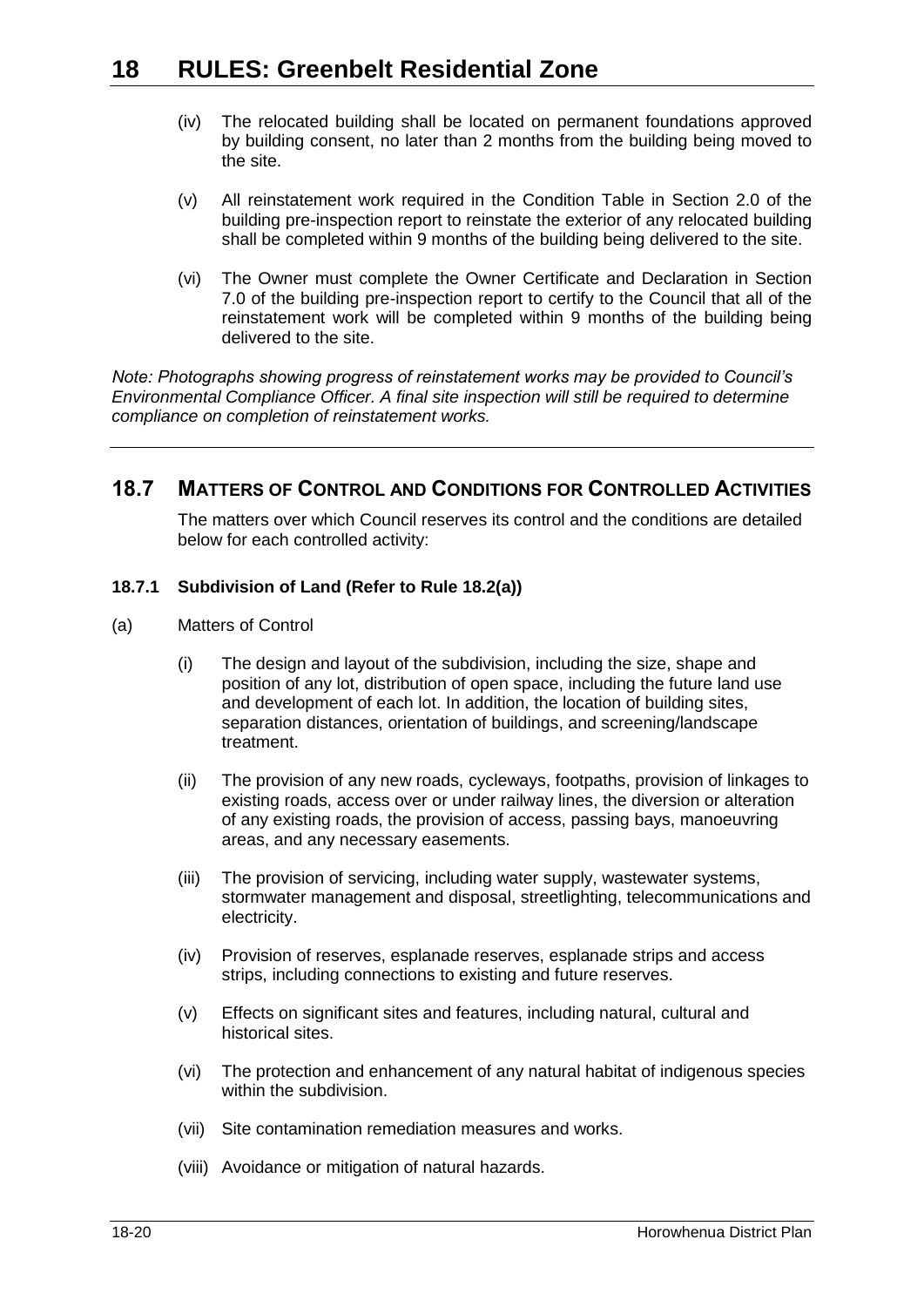- (ix) Management of construction effects, including traffic movements, hours of operation, noise, earthworks and erosion and sediment control.
- (x) The management of potential reverse sensitivity effects, including but not limited to noise, vibration, odour, dust and visual effects.
- (xi) The staging of development and timing of any works.
- (xii) The development is generally in accordance with any applicable Structure Plan in Schedule 8.
- (xiii) Subdivision design is generally in accordance with the Greenbelt Residential Design Guide (Schedule 7).
- (xiv) Compliance with the Council's Subdivision and Development Principles and Requirements (Version July 2014).
- (xv) Those matters described in Section 108 and 220 of the RMA

Controlled Activities are to be assessed against the relevant assessment criteria set out in Chapter 25.

- <span id="page-20-2"></span><span id="page-20-1"></span>(b) Conditions
	- (i) Minimum Allotment Area and Shape:
		- Each allotment shall comply with the following site area and shape factor standards in [Table 18-4.](#page-20-0)

#### <span id="page-20-0"></span>**Table 18-4: Standards Applying to Subdivision and Residential Dwelling Units**

| <b>Type of Allotment, or</b><br><b>Subdivision</b>     | <b>Minimum Area Per</b><br>Allotment/Site | <b>Minimum Shape Factor</b>                                          |
|--------------------------------------------------------|-------------------------------------------|----------------------------------------------------------------------|
| Greenbelt Residential<br>General Serviced              | 2000 square metres                        | 20 metres diameter                                                   |
| Greenbelt Residential<br>General Unserviced            | 5000 square metres                        | 20 metres diameter                                                   |
| Greenbelt Residential<br><b>Waitarere Rise Overlay</b> | 4000 square metres                        | 55 metres diameter (excluding any<br>areas subject to rights of way) |

Note 1: "Greenbelt Residential General Serviced" refers to the areas within the 'Greenbelt Residential Zone' that are serviced by Council's reticulated water and wastewater infrastructure, such as Levin and Foxton Beach.

Note 2: "Greenbelt Residential General Unserviced" refers to the areas within the 'Greenbelt Residential Zone' that are not serviced by Council's reticulated water and wastewater infrastructure, such as Waikawa Beach and Manakau.

Note 3: "Greenbelt Residential Waitarere Rise Overlay" refers to the area identified on the Planning Maps.

(ii) Water Supply, Wastewater Disposal, and Other Services: All subdivisions shall comply with the requirements as specified set out in Chapter 24.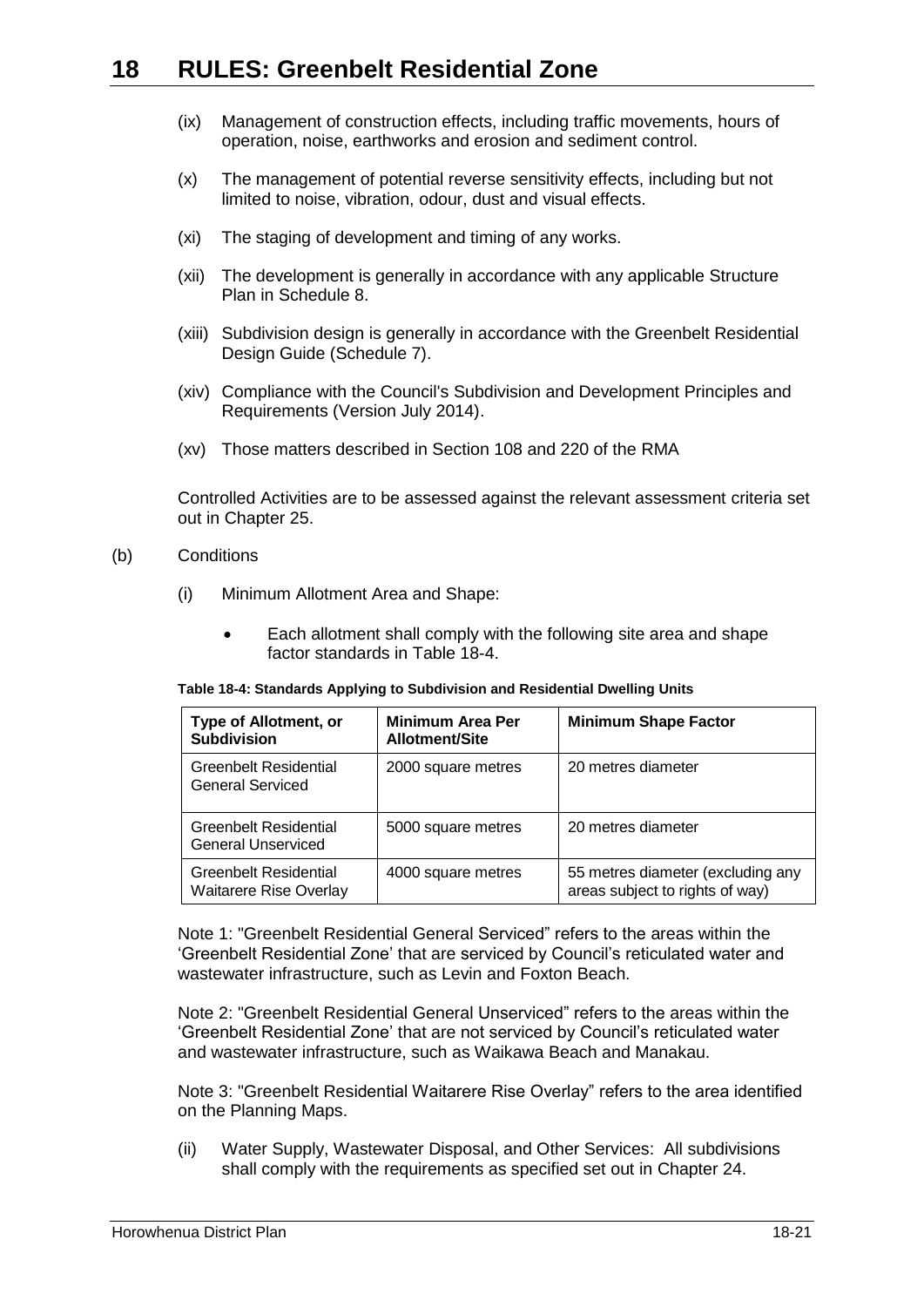- (iii) Roads and Access: All subdivisions shall comply with the requirements as specified in Chapter 21.
- (iv) Network Utilities Lots: There shall be no minimum site area requirements for lots for network utility purposes.
- (v) Structure Plan: All subdivisions shall be in accordance with the requirements of the Structure Plan for the area in Schedule 8.
- (vi) Subdivision of land containing a natural habitat of indigenous species;

Where an application is received for the subdivision of land containing all or part of a natural habitat and where a development is, or may be proposed within the vicinity of the area, Council may require one or more of the following conditions:

- Covenanting the area
- Creation of a buffer zone to avoid, remedy, or mitigate 'edge effects' associated with development
- Specific design for any on site wastewater or stormwater disposal system associated with a dwelling
- Provision for the undergrounding of services.

## <span id="page-21-0"></span>**18.7.2 Boundary Adjustment - Flood Hazard Overlay Areas (Refer Rule [18.2\(c\)\)](#page-3-1)**

- (a) Matters of Control
	- (i) The probability and magnitude of the natural hazard event, and the type, scale and distribution of the risks from the natural hazard. Includes consideration of the influence of climate change, adopting a precautionary approach for the frequency and intensity of events.
	- (ii) The location, nature, scale and design of the allotments, their intended use, and the degree to which people or property are put at risk as a result of the subdivision.
	- (iii) Avoidance or mitigation measures to address the risks from natural hazards.
	- (iv) The effects of the mitigation measures in terms of any increasing the likelihood of erosion, inundation or any other hazard event occurring, or increasing its magnitude on the site and to other properties which may or may not currently be at risk from the effects of the natural hazards.

## <span id="page-21-1"></span>**18.7.3 Road-Side Sales Activities (Refer Rule [18.2\(d\)\)](#page-3-2)**

- (a) Matters of Control
	- (i) The location of buildings.
	- (ii) The location of entrance and exit lanes and the configuration and dimensions of access driveways and vehicle parking (if this is chosen to be provided) and turning areas.
	- (iii) The location and design of any advertising sign.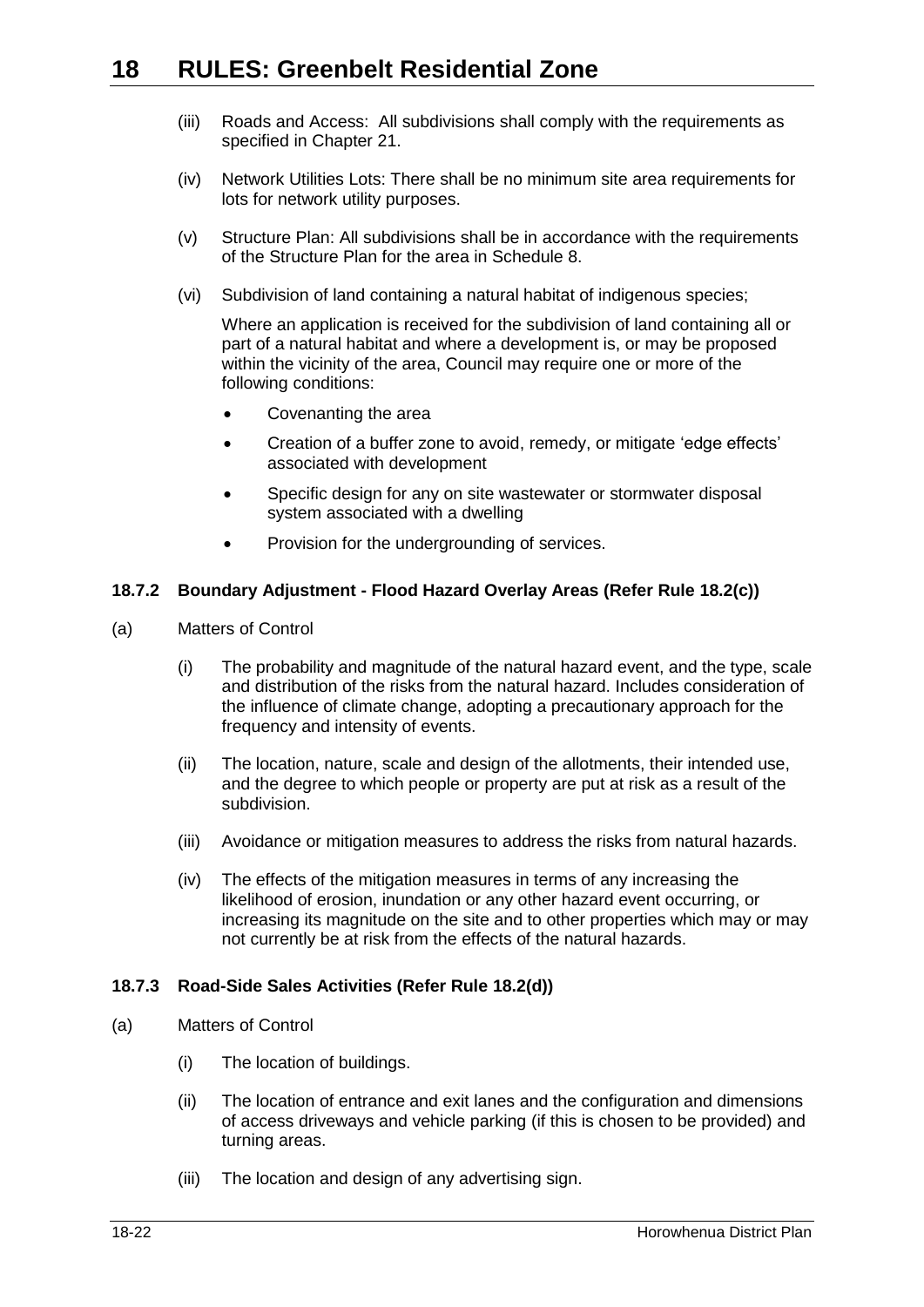## (b) Conditions

- (i) The maximum gross floor area of premises used for retail sales shall not exceed  $50<sup>2</sup>$
- (ii) In all other respects, road-side sales activities shall comply with the relevant conditions for permitted activities.

## <span id="page-22-0"></span>**18.7.4 Relocated Buildings (Refer Rule [18.2\(e\)\)](#page-3-3)**

- (a) Matters of Control
	- (i) The length of time taken to re-construct, repair, or refurbish the building.
	- (ii) Conditions for upgrading the exterior of the building and upgrading and reinstating the site, including any one or more of the following:
		- redecoration or reinstatement of any roof or exterior cladding;
		- reinstatement of any porches, terraces, baseboards and steps;
		- replacement of broken window panes, broken or rotten timber, guttering, drainpipes;
		- reinstatement of that part of a dwelling where a chimney has been removed;
		- reinstatement of the site and access to the site; or
		- details and length of time to complete site landscaping.
	- (iii) A bond, of the nature provided for in the RMA, further secured by deposits of cash with the District Council, bank guarantee, or otherwise, to the satisfaction of the District Council, to ensure compliance with consent conditions.
- (b) Conditions
	- (i) Relocated buildings shall comply, in all respects, with the relevant permitted activity conditions in other parts of the District Plan.
	- (ii) The bond is to be paid prior to the movement of the building to its new site, and shall be to the value of the work required, as assessed by a suitably qualified person approved by the Group Manager – Customer and Community Services at the cost of the applicant. The required work will be expected to be completed within a 12 month period. Portions of the bond may be refunded as substantial portions of the work are completed.
- (c) Non-Notification
	- (i) Under section 77D of the RMA, an activity requiring resource consent under Rule [18.7.4](#page-22-0) shall not be publicly notified, except where:
		- The Council decides special circumstances exist (pursuant to Section 95A(4), or
		- The applicant requests public notification (pursuant to Section 95A(2)(b).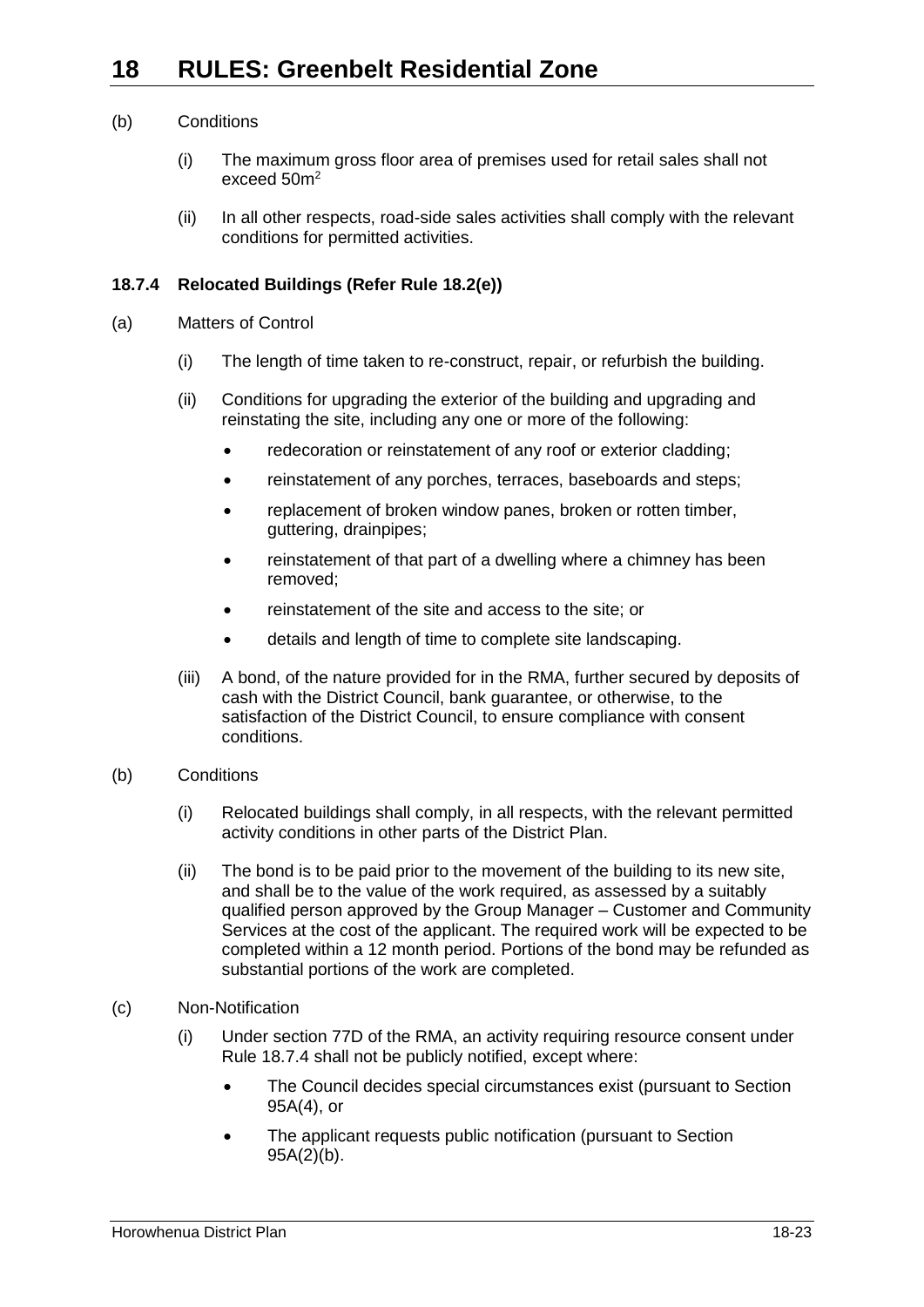## <span id="page-23-0"></span>**18.7.5 Historic Heritage – Buildings (Refer to Rule [18.2\(f\)\)](#page-3-4)**

- (a) Matters of Control
	- (i) The potential effects of earthquake strengthening work on the heritage values associated with the building.

## <span id="page-23-1"></span>**18.7.6 Temporary Filming Activities (Refer to Rule [18.2\(g\)\)](#page-3-5)**

- (a) Matters of Control
	- (i) The hours of operation of the temporary filming activity.
	- (ii) The size and positioning of temporary buildings and structures.
	- (iii) The provisions of safe and efficient vehicular access and car parking for staff (if this is chosen to be provided), service delivery and customers or the public.
	- (iv) Where appropriate, the provision of safe pedestrian entry and exit.
	- (v) The provision for waste collection, storage and site cleanup.
	- (vi) The actual and potential adverse effects on the amenity of the surrounding environment, and any measures to avoid, remedy or mitigate these effects.
	- (vii) The actual and potential adverse effects on the safety and efficiency of the road network, and any measures to avoid, remedy or mitigate these effects.
	- (viii) The actual and potential adverse effects on recreation, heritage or cultural values, and any measures to avoid, remedy or mitigate these effects.
- (b) Conditions
	- (i) The duration of the temporary filming activity shall not exceed 31 consecutive days. For the purpose of this rule, 'day' means a whole day, or part of a day.
	- (ii) Submit a draft management plan demonstrating how the temporary filming activity avoids, remedies or mitigates adverse effects on local amenity. The scale and detail of this draft management plan is to be commensurate with the scale of the temporary filming activity and the nature of the potential effects on local amenity.

## <span id="page-23-2"></span>**18.7.7 Temporary Military Training Activities (Refer to Rule [18.2\(h\)\)](#page-3-6)**

- (a) Matters of Control
	- (i) The size and positioning of buildings and structures;
	- (ii) The measures used to avoid, remedy or mitigate adverse effects from excavation;
	- (iii) Methods to manage effects on the amenity and character of the area as a result of non-compliance with the noise and duration permitted activity conditions;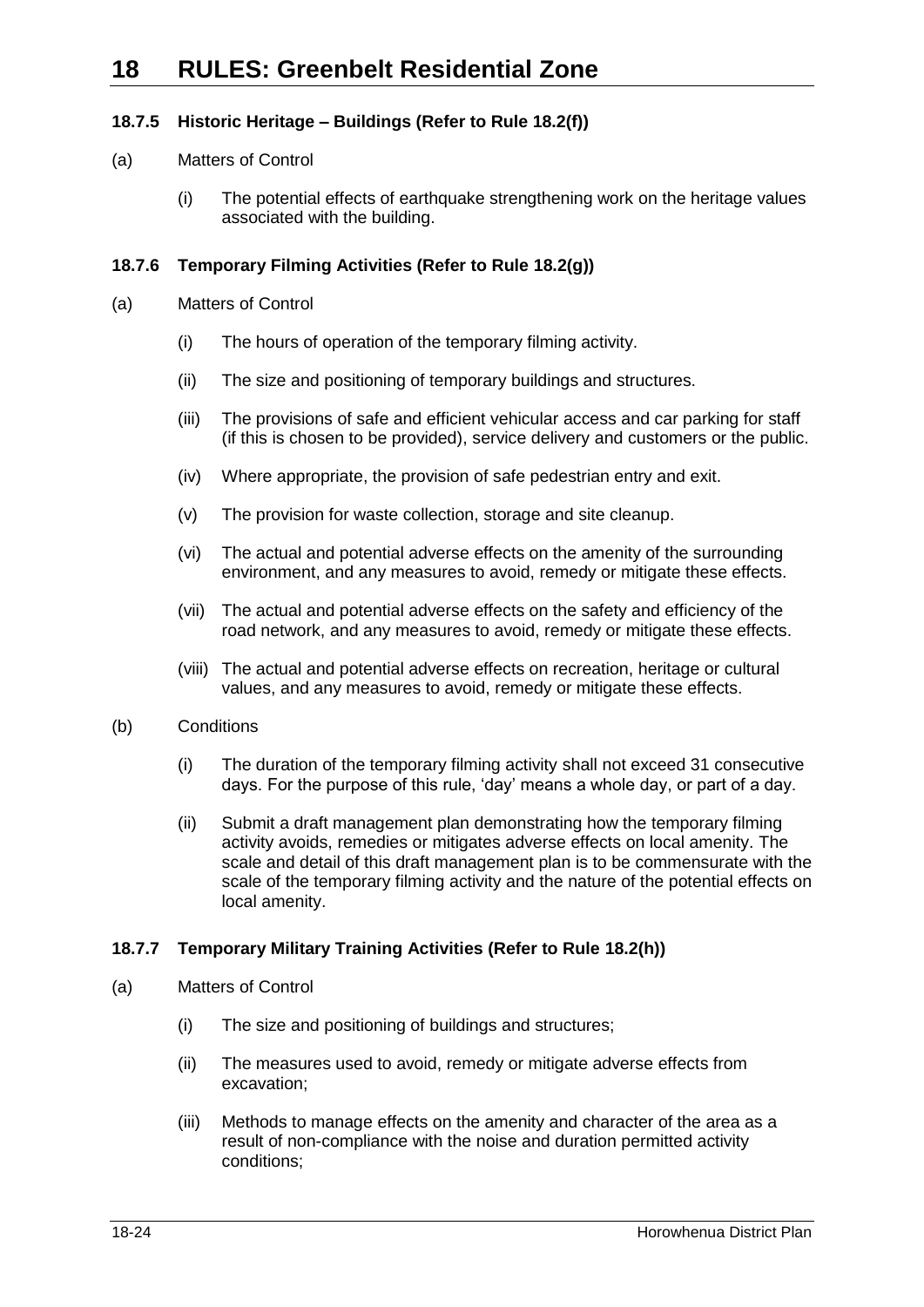- (iv) The actual and potential adverse effects on the safety and efficiency of the road network, as a result of additional traffic generation for a prolonged period of time; and
- (v) The provision of safe and efficient vehicular access and on-site car parking (if this is chosen to be provided) to avoid, remedy or mitigate potential traffic effects.

## **18.8 MATTERS FOR DISCRETION AND CONDITIONS FOR RESTRICTED DISCRETIONARY ACTIVITIES**

The matters over which the Council has restricted its discretion for each restricted discretionary activity, and the conditions for each activity, are detailed below:

## <span id="page-24-0"></span>**18.8.1 Non-compliance with Permitted Activity Conditions (Rule [18.6\)](#page-6-0) and Permitted Activity Conditions in Chapters 21, 22, 23 and 24. (Refer to Rule [18.3\(a\):](#page-3-7)**

- (a) Matters of Discretion
	- (i) Avoiding, remedying or mitigating of any effects deriving from non-compliance with the particular condition(s) that is not met, except where specifically identified in other rules below.

## <span id="page-24-1"></span>**18.8.2 Non-Compliance with Controlled Activity Conditions Rule [18.7](#page-19-1) (Refer to Rule [18.3\(b\)\)](#page-3-8)**

- (a) Matters of Discretion
	- (i) Avoiding, remedying or mitigating of any effects deriving from non-compliance with the particular condition(s) that is not met, except where specifically identified in other rules below.

## **18.8.3 Road Setback (Rule [18.3\(a\)\)](#page-3-7)**

- (a) Matters of Discretion
	- (i) The effect of the design and appearance of the building on the overall streetscape, amenities and character of the locality.
	- (ii) The effect of the proposal on the safety, efficiency, or convenience of any adjoining road or footpath.
	- (iii) Where the building is intended to house vehicles, the ability to gain access into and out of the building from the road without interfering with the safety or convenience of any road or footpath user.

## **18.8.4 Home Occupations (Refer to Rule [18.3\(a\)\)](#page-3-7)**

(a) Matters of Discretion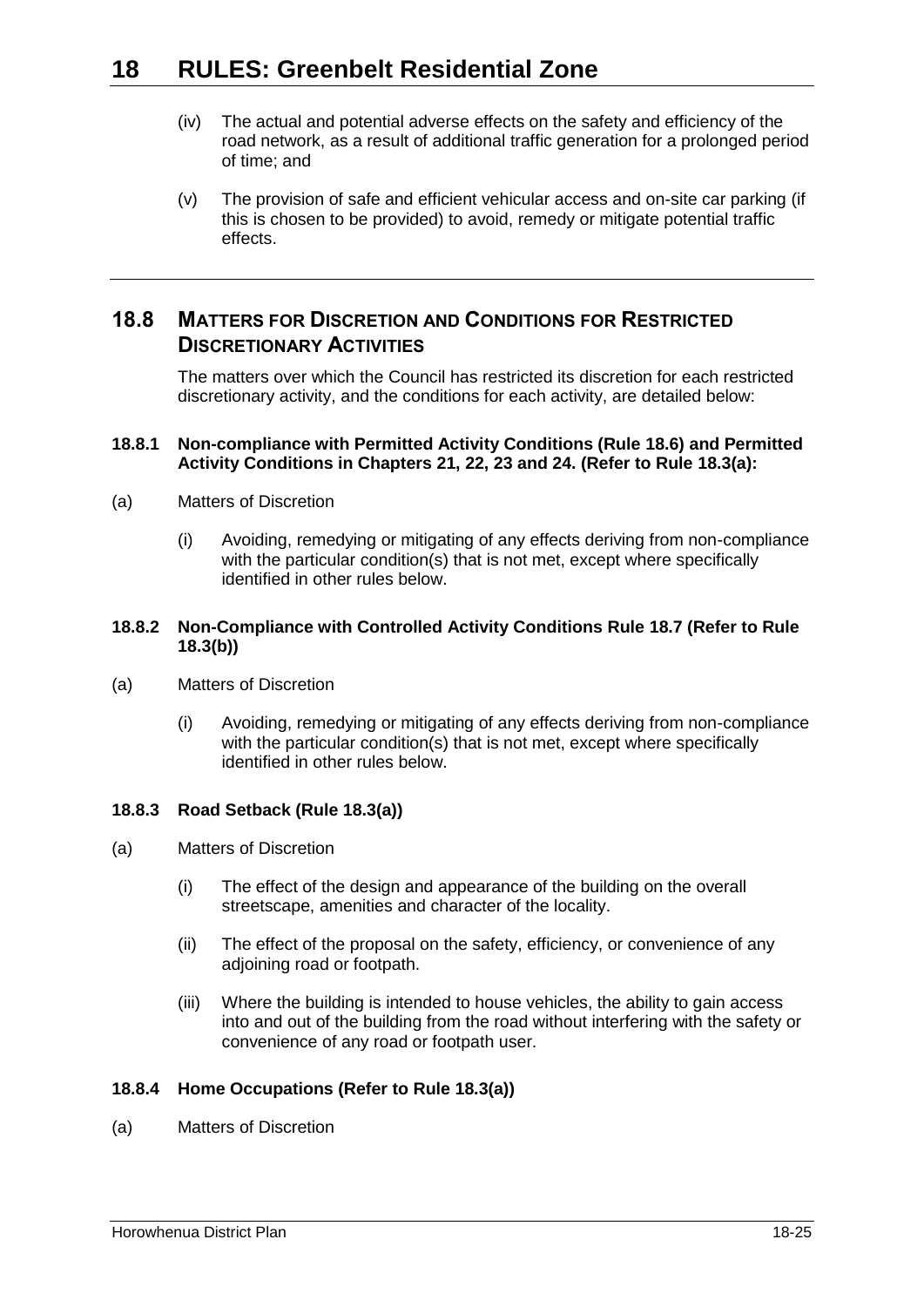(i) Avoiding, remedying or mitigating of any effects deriving from non-compliance with the particular condition(s) that are not met.

## (b) Conditions

(i) The total floor area dedicated to home occupations on a site, shall not exceed 70m².

## <span id="page-25-1"></span>**18.8.5 Fencing (Refer Rule [18.3\(a\)\)](#page-3-7)**

- (a) Matters of Discretion
	- (i) The height, design and visual appearance of the fence
	- (ii) The impact of the fence on the existing street character
	- (iii) The visual contribution the fence makes to the streetscene
	- (iv) The impact that the fence may have on the perceived safety of motorists and pedestrians
- (b) Non-Notification
	- (i) Under Section 77D of the RMA, an activity requiring resource consent under Rule [18.8.5](#page-25-1) shall not be publicly notified, except where:
		- The Council decides special circumstances exist (pursuant to Section 95A(4)), or
		- The applicant requests public notification (pursuant to Section 95A(2)(b)).

## <span id="page-25-0"></span>**18.8.6 Flood Hazard Overlay Areas (Refer to Rule [18.3\(c\)\)](#page-3-9)**

- (a) Matters of Discretion
	- (i) The probability and magnitude of the natural hazard event, and the type, scale and distribution of the risks from the natural hazard. Includes consideration of the influence of climate change, adopting a precautionary approach for the frequency and intensity of events.
	- (ii) The location, nature, scale and design of the buildings, earthworks or allotments, its intended use, including whether the building, earthworks or use is temporary or permanent, and the degree to which people or property are put at risk as a result of the activity.
	- (iii) Avoidance or mitigation measures to address the risks from natural hazards.
	- (iv) The effects the mitigation measures in terms of increasing the likelihood of erosion, inundation or any other hazard event occurring, or increasing its magnitude, including to other properties which may or may not currently be at risk from the effects of the natural hazards.
	- (v) The effects on the effectiveness of existing flood hazard avoidance or mitigation measures, including works and structures within river and drainage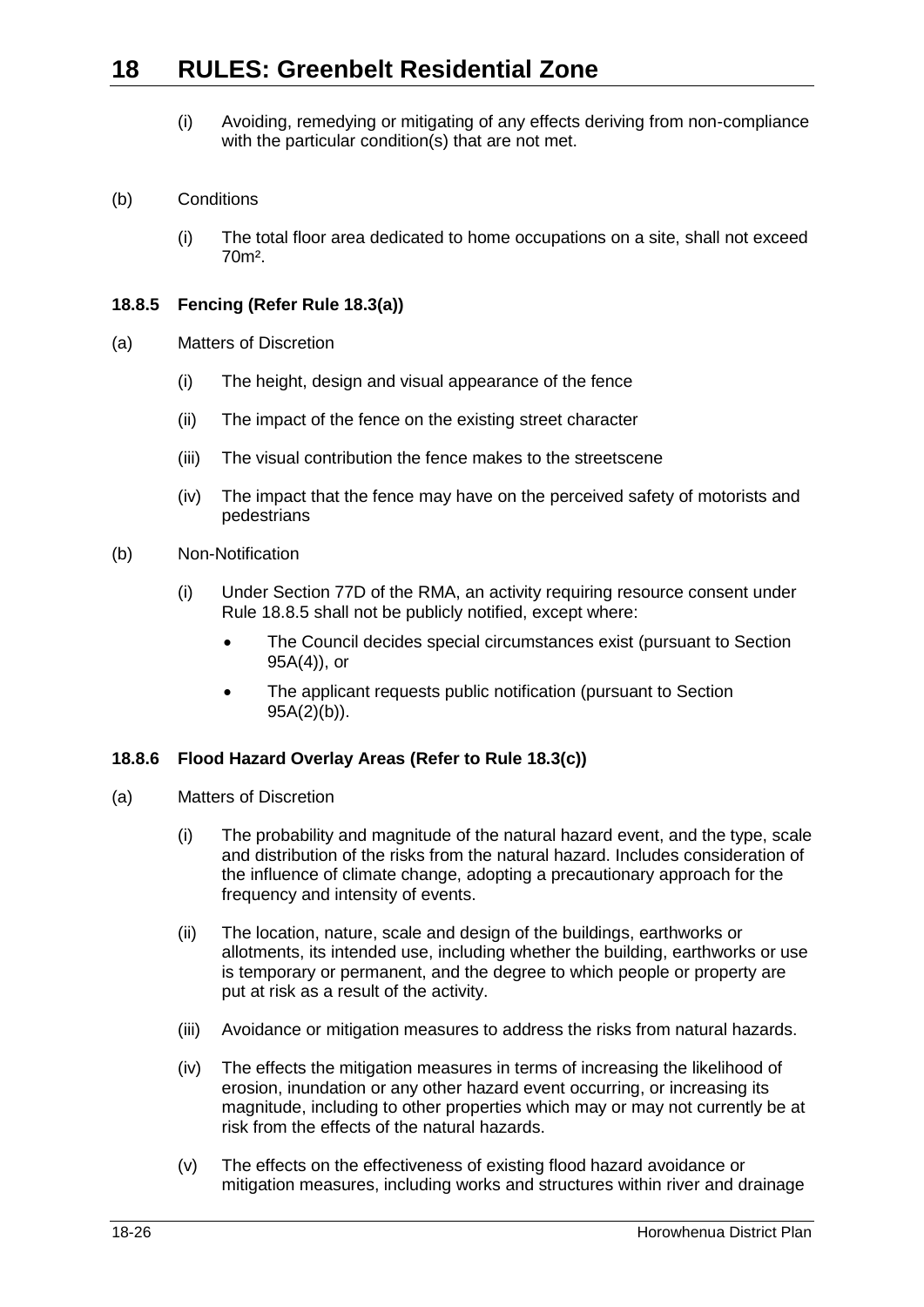schemes, natural landforms that protect against inundation, and overland stormwater flow paths.

## <span id="page-26-0"></span>**18.8.7 Historic Heritage – Buildings (Refer Rule [18.3\(d\)\)](#page-3-10)**

- (a) Matters of Discretion
	- (i) The potential effects of earthquake strengthening work on the heritage values associated with the building.

## <span id="page-26-1"></span>**18.8.8 Historic Heritage – Signs (Refer Rule [18.3\(e\)\)](#page-3-11)**

- (a) Matters of Discretion
	- (i) The colour and materials of any sign.
	- (ii) The design of any sign.
	- (iii) The location of any sign.
	- (iv) The size of any sign.
	- (v) The number of any signs.

#### <span id="page-26-2"></span>**18.8.9 Signs (Refer Rule [18.3\(f\)](#page-3-12) and [18.3\(g\)\)](#page-3-13)**

- (a) Matters of Discretion
	- (i) The size, siting, design and content of the sign.
	- (ii) The effects on character and amenity values.
	- (iii) The likely duration that the sign will be in place.
	- (iv) The impact of the sign on traffic safety and the efficiency of the transport network.
	- (v) The approval of NZTA where the sign fronts a State Highway.
	- (vi) Cumulative effects arising from other signs in the vicinity.
- <span id="page-26-3"></span>(b) Conditions

The maximum face area of a Community Entrance sign is 9.0m².

(c) Non-Notification: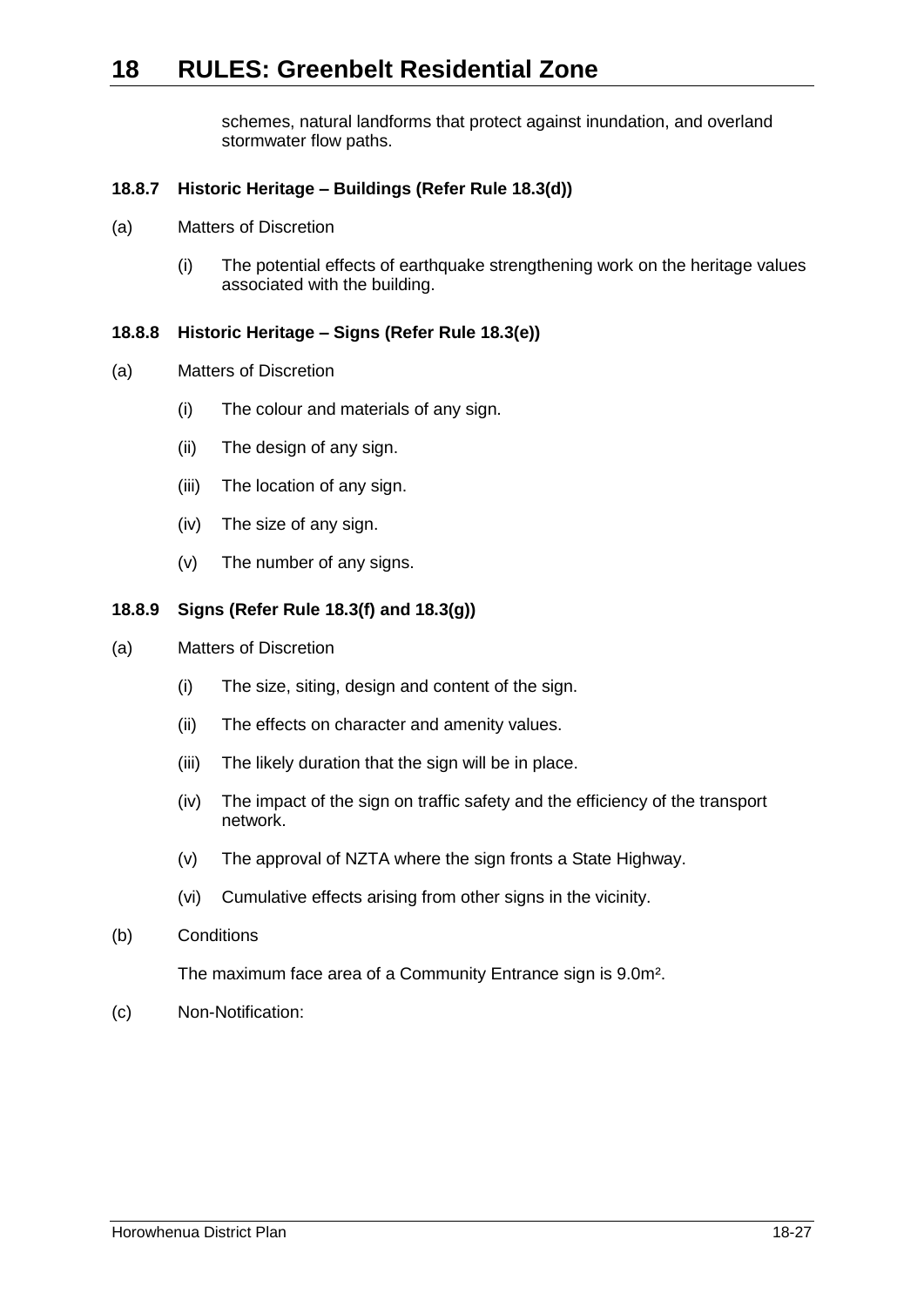- (i) Under Section 77D of the RMA, an activity requiring resource consent under Rule [18.8.9](#page-26-2) shall not be publicly notified, except where:
	- The Council decides special circumstances exist (pursuant to Section 95A(4)), or
	- The applicant requests public notification (pursuant to Section 95A(2)(b)).

Note: For consent applications involving activities close to State Highways, NZTA may be an affected party for the purposes of limited notification.

## **18.8.10 Temporary Activities (Refer Rule [18.3\(a\)](#page-3-7) and [18.3\(b\)\)](#page-3-8)**

- (a) Matters of Discretion
	- (i) The duration of the temporary activity, including daily hours of operation.
	- (ii) The size and positioning of temporary buildings and structures.
	- (iii) The provisions of safe and efficient vehicular access and car parking for staff (if this is chosen to be provided), service delivery and customers or the public.
	- (iv) Where appropriate, the provision of safe pedestrian entry and exit.
	- (v) The provision for waste collection, storage and site cleanup.
	- (vi) The actual and potential adverse effects on the amenity of the surrounding environment, and any measures to avoid, remedy or mitigate these effects;
	- (vii) The actual and potential adverse effects on the safety and efficiency of the road network, and any measures to avoid, remedy or mitigate these effects.
	- (viii) The actual and potential adverse effects on the recreation, heritage or cultural values, and any measures to avoid, remedy or mitigate these effects.

## (b) Conditions

(i) Submit a draft management plan demonstrating how the temporary activity avoids, remedies or mitigates adverse effects generated by the activity.

#### <span id="page-27-0"></span>**18.8.11 Subdivision within 16 metres of the Centre Line of High Voltage Transmission Lines (Refer Rule [18.3\(h\)\)](#page-3-14)**

- (a) Matters of Discretion
	- (i) Measures necessary to protect existing high voltage transmission lines and people's health and safety.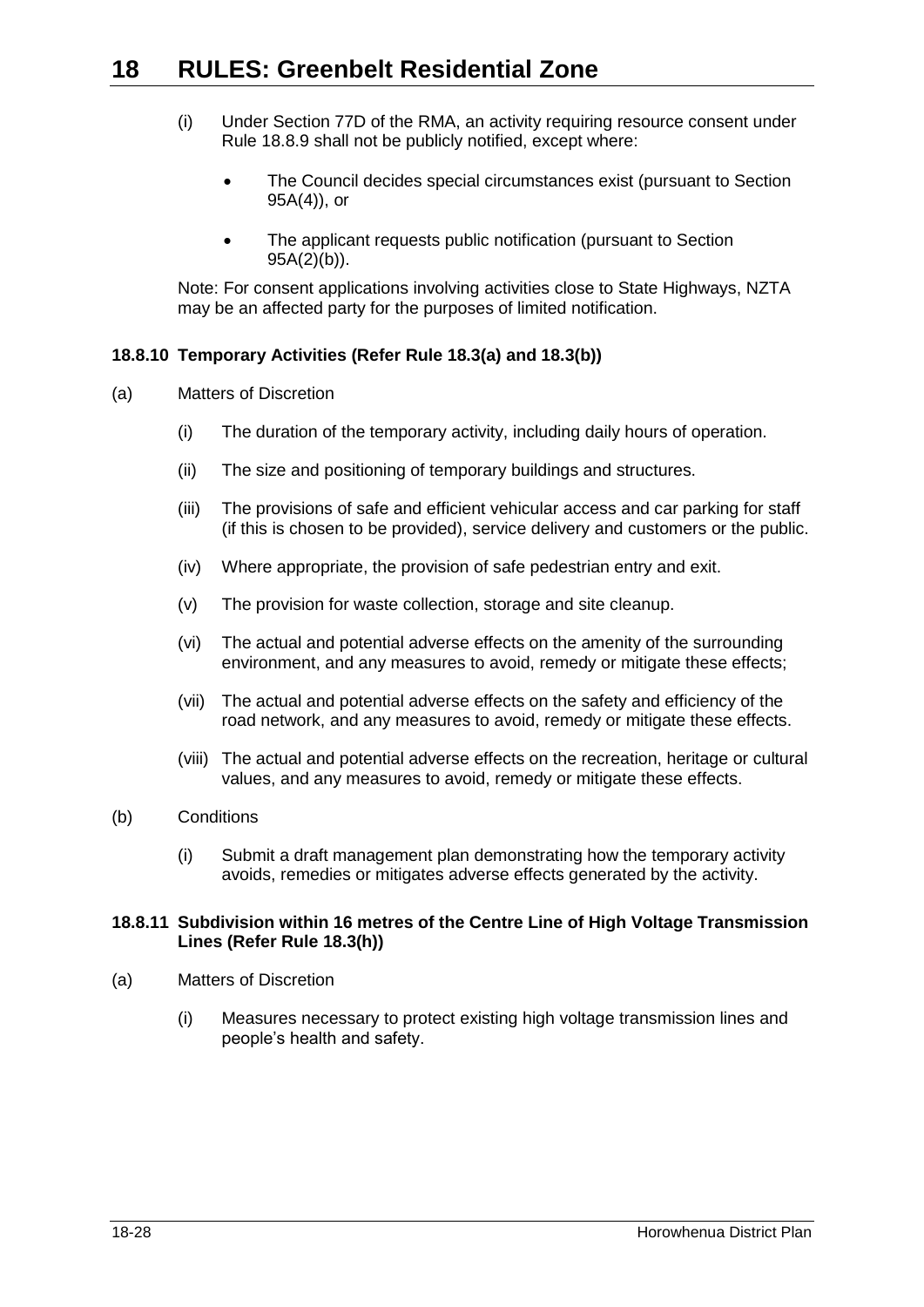- (ii) Impacts on the operation, maintenance, upgrade and development of the National Grid;
- (iii) Whether a complying building platform is provided; and
- (iv) The nature and location of any vegetation to be planted in the vicinity of the National Grid lines.
- (b) Non-Notification

In respective of Rule [18.3\(h\),](#page-3-14) for the purposes of notification/non-notification, Transpower New Zealand Limited may be identified as a potentially affected party.

#### <span id="page-28-0"></span>**18.8.12 Within the Greenbelt Residential Waitarere Rise Overlay, Non-Compliance with the Minimum Shape Factor (Rule [18.3\(i\)\)](#page-3-0)**

- <span id="page-28-2"></span>(a) Matters of Discretion
	- (i) The effect of the lot shape on the character and amenity of the Waitarere Rise subdivision development.
	- (ii) The ability to construct a future dwelling on any allotment to comply with Rule [18.6.](#page-6-0)
	- (iii) The environmental effects of the reduced minimum shape factor.
- (b) Conditions:
	- (i) The minimum shape factor is no less than 50 metres diameter (excluding any areas subject to rights of way);
	- (ii) The minimum area per allotment/site is no less than 4000m²;
	- (iii) That the number of lots with a minimum shape factor below 55 metres diameter (excluding any areas subject to rights of way) is no more than 15% of the lots in any proposed subdivision application;
	- (iv) That the reduced minimum shape factor shall be due to one of the following:
		- A geometrical constraint created by the Structure Plan layout and or the external boundaries that leave an odd or difficult shape to deal with.
		- Physical features including contour limitations.
		- Significant features such as historic sites.

## <span id="page-28-1"></span>**18.8.13 Subdivision within the Greenbelt Residential (Foxton Beach North Overlay) Zone (Rule [18.3\(j\)\)](#page-4-0)**

- (a) Matters of Discretion
	- (i) The design and layout of the subdivision, including the size, shape and position of any lot, distribution of open space, including the future land use and development of each lot, and the provision of an appropriate incorporated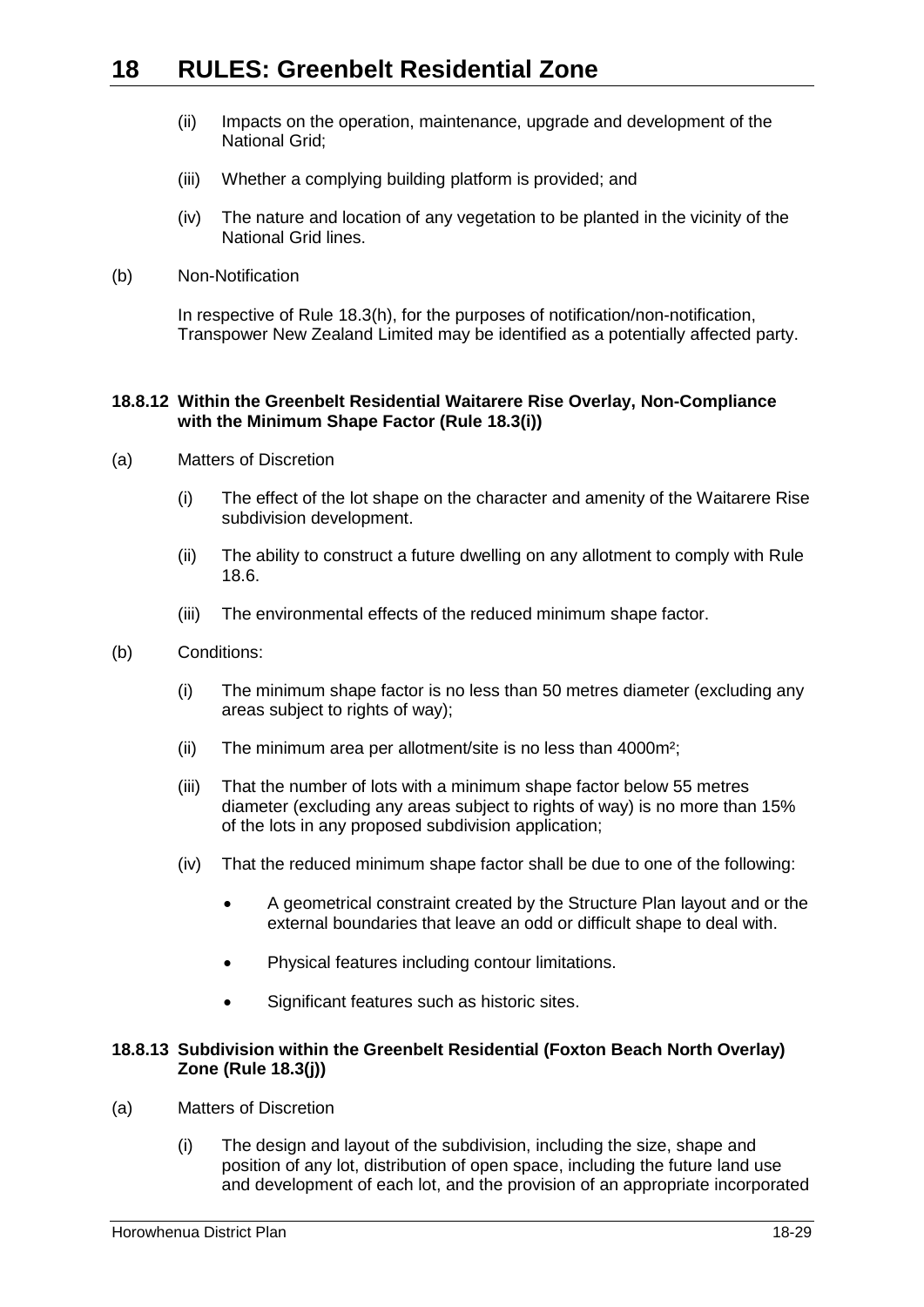Community Owned Management Structure for the ownership, management, and maintenance of open space. In addition, the location of building sites, separation distances, orientation of buildings, and screening/landscape treatment;

- (ii) The provision of any new roads, cycleways, footpaths, provision of linkages to existing roads, the diversion or alteration of any existing roads, the provision of access, passing bays, parking and manoeuvring areas, and any necessary easements;
- (iii) The provision of servicing, including water supply, wastewater systems, stormwater management and disposal, streetlighting, telecommunications and electricity, and, where those services are to be privately owned, the provision of an appropriate incorporated Community Owned Management structure for their ownership, management, and maintenance;
- (iv) Provision of reserves, esplanade reserves, esplanade strips and access strips, including connections to existing and future reserves;
- (v) Effects on significant sites and features, including natural, cultural, geological and historical sites;
- (vi) Site contamination remediation measures and works;
- (vii) Avoidance or mitigation of natural hazards;
- (viii) Management of construction effects, including traffic movements, hours of operation, noise, earthworks and erosion and sediment control;
- (ix) Staging of the subdivision;
- (x) Whether the proposal is consistent with the Greenbelt Residential Foxton Beach North Design Guide in Schedule 14;
- (xi) Compliance with the Horowhenua District Council Engineering requirements; and
- (xii) Those matters described in Section 108 and 220 of the Resource Management Act 1991
- (xiii) Provision for an incorporated Community Owned Management Structure for the ownership, management, and maintenance of open space.
- (xiv) In the case of Water Supply, Wastewater Disposal, and Other Services: Compliance with the requirements as specified in Chapter 24.
- (xv) In the case of Roads and Access: Compliance with the requirements as specified in Chapter 21.
- (b) Conditions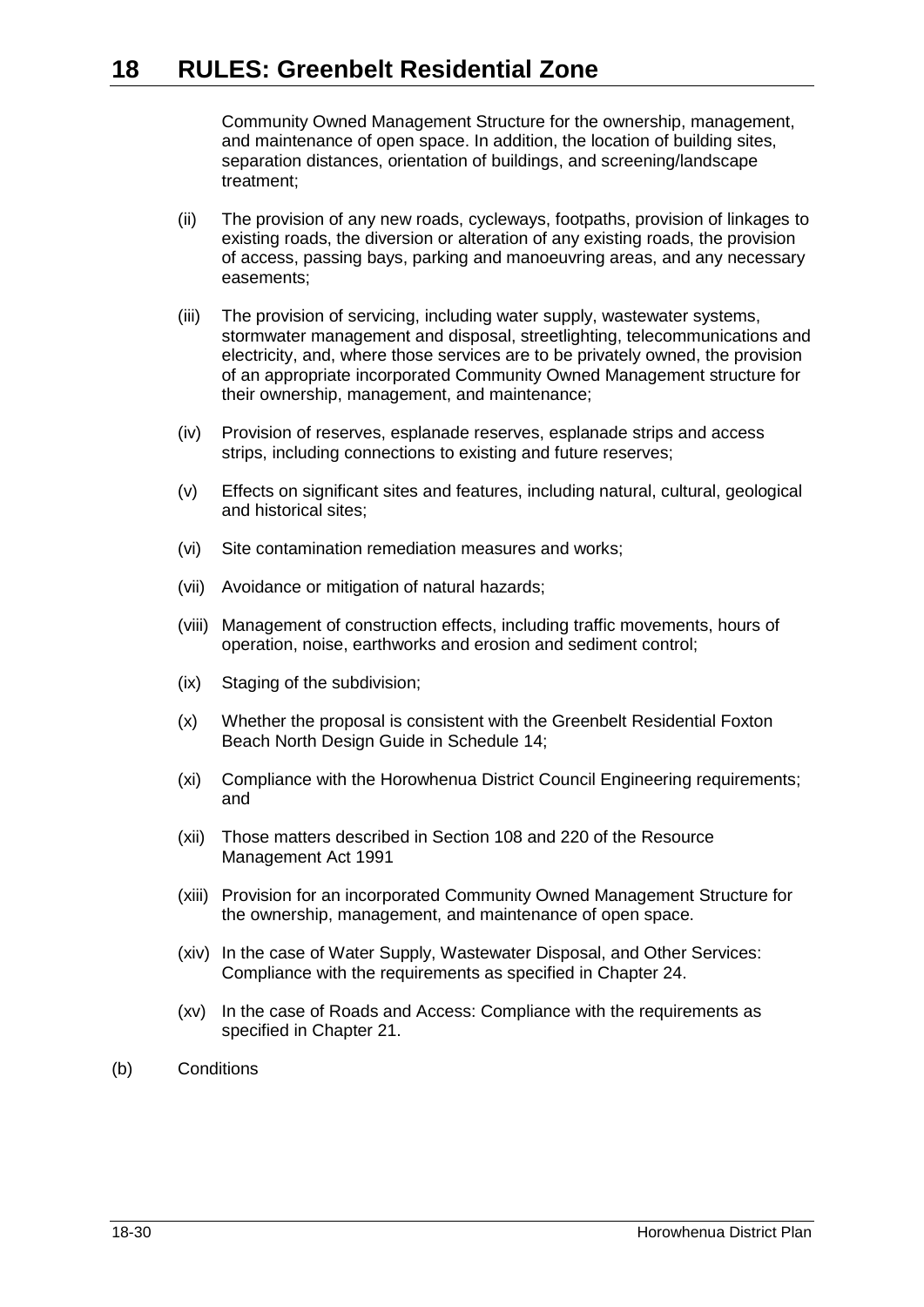- <span id="page-30-0"></span> $(i)$  In the case of subdivision provided for in Rule 18.3(b), the activity shall comply with the following conditions:
	- Minimum Allotment Area and Shape:
		- Each allotment shall comply with the following site area and shape factor standards in [Table 18-5.](#page-30-1)

<span id="page-30-1"></span>**Table 18-5: Standards Applying to Subdivision and Residential Dwelling Units**

| <b>Type of Allotment, or</b><br><b>Subdivision</b>                  | <b>Minimum Area Per</b><br><b>Allotment/Site</b> | <b>Minimum Shape Factor</b> |
|---------------------------------------------------------------------|--------------------------------------------------|-----------------------------|
| Greenbelt Residential<br>(Foxton Beach North<br>Overlay) Serviced   | 330 square metres                                | 15 metres diameter          |
| Greenbelt Residential<br>(Foxton Beach North<br>Overlay) Unserviced | 5000 square metres                               | 20 metres diameter          |

Note 1: "Greenbelt Residential (Foxton Beach North Overlay) Serviced" refers to the areas which are serviced either by Council's reticulated water and wastewater infrastructure or by private infrastructure that has either been approved as part of an earlier subdivision consent or which is included as an integral part of the development being proposed.

Note 2: "Greenbelt Residential (Foxton Beach North Overlay Unserviced" refers to the areas within the 'Greenbelt Residential Zone' which are not serviced either by Council's reticulated water and wastewater infrastructure or by comprehensive private infrastructure.

- Minimum Average Lot Area and Open Space
	- Allotments created shall comply with the minimum average area per allotment set out in [Table 18-6.](#page-30-2)
	- Each subdivision shall comply with the maximum and minimum open space requirements set out in [Table 18-6.](#page-30-2)

<span id="page-30-2"></span>

| <b>Type of Allotment, or</b><br><b>Subdivision</b>                   | <b>Minimum</b><br>Open Space (P) | <b>Maximum</b><br>Open Space (P) | <b>Minimum Average Area</b><br>Per Allotment/Site (square<br>metres) |
|----------------------------------------------------------------------|----------------------------------|----------------------------------|----------------------------------------------------------------------|
| <b>Greenbelt Residential</b><br>(Foxton Beach North<br>Overlay) Zone | 0.3                              | 0.7                              | $A(1-P)$<br>$(1+P))$<br>$=$ $-$<br>$\frac{11}{3500}$                 |

|  | Table 18-6: Average Lot Area and Open Space Standards Applying to Subdivision |  |
|--|-------------------------------------------------------------------------------|--|
|  |                                                                               |  |

Note 1:

A = Total parent lot area (square metres)

P = Percentage of Open Space (as a decimal e.g. 0.5), which includes roads and buffer areas.

Note 2: The calculation of the average allotment area and open space is only to be applied to the stage being developed.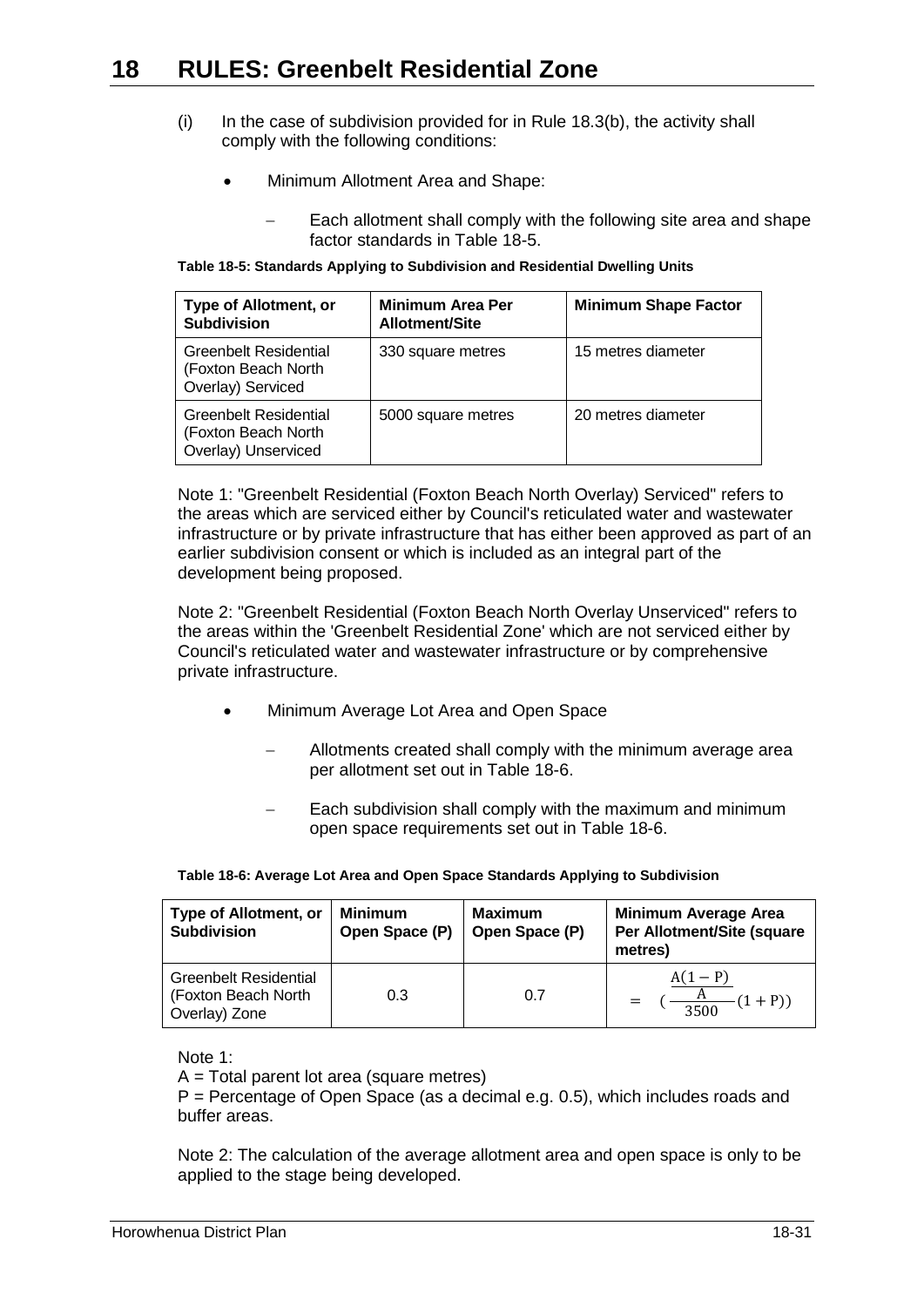A comprehensive development plan must be prepared for each stage and/or the entire site that demonstrates connectivity between development stages.

Restricted Discretionary Activities are to be assessed against the relevant assessment criteria set out in Chapter 25.

- (c) Notification
	- (i) The Department of Conservation must be notified of any subdivision application subject to this rule but otherwise the notification provisions of the Resource Management Act 1991 shall apply.

## <span id="page-31-0"></span>**18.8.14 Relocated Buildings (Refer Rule [18.3\(k\)\)](#page-4-2)**

- (a) Matters of Discretion
	- (i) The length of time that will be taken to re-construct, repair, or refurbish the building.
	- (ii) Conditions for upgrading the exterior of the building and upgrading and reinstating the site, including any one or more of the following:
		- redecoration or reinstatement of any roof or exterior cladding;
		- reinstatement of any porches, terraces, baseboards and steps;
		- replacement of broken window panes, broken or rotten timber, guttering, drainpipes;
		- reinstatement of that part of a dwelling where a chimney has been removed;
		- reinstatement of the site and access to the site; or
		- details and length of time to complete site landscaping.
	- (iii) A bond, of the nature provided for in the RMA, further secured by deposits of cash with the District Council, bank guarantee, or otherwise, to the satisfaction of the District Council, to ensure compliance with consent conditions.
	- (b) Conditions
	- (i) Relocated buildings shall comply, in all respects, with the relevant permitted activity conditions in other parts of the District Plan.
	- (ii) The bond shall be paid prior to the movement of the building to its new site, and shall be to the value of the reinstatement work required, as assessed by a suitably qualified person approved by the Group Manager – Customer and Community Services at the cost of the applicant. The required work will be expected to be completed within a 12 month period. Portions of the bond may be refunded as substantial portions of the work are completed.
	- (c) Non-Notification: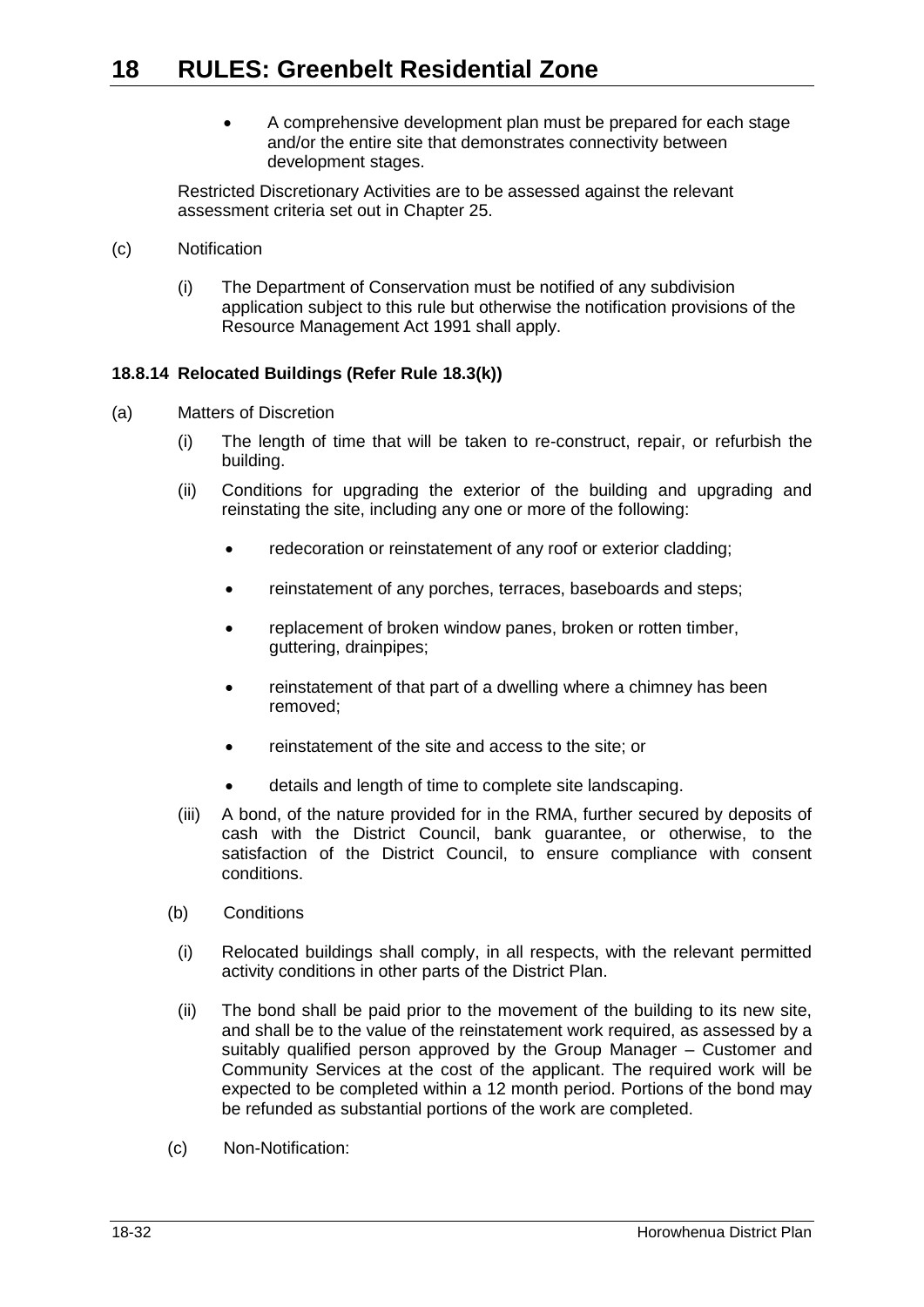- (i) Under Section 77D of the RMA, an activity requiring resource consent under Rule [18.8.14](#page-31-0) shall not be publicly notified, except where:
	- The Council decides special circumstances exist (pursuant to Section 95A(4)), or
	- The applicant requests public notification (pursuant to Section 95A(2)(b)).

## <span id="page-32-0"></span>**18.8.15 Earthworks within National Grid Corridor (Rule [18.3\(l\)\)](#page-4-3)**

- (a) Matters of Discretion
	- (i) Impacts on the operation, maintenance, upgrade and development of the National Grid.
	- (ii) Compliance with NZECP34:2001.
	- (iii) The risk to the structural integrity of the National Grid.
	- (iv) Any impact on the ability of the National Grid owner (Transpower) to access the National Grid.
	- (v) The risk of electrical hazards affecting public or individual safety, and the risk of property damage.

## **18.9 CONDITIONS FOR DISCRETIONARY ACTIVITIES**

The conditions specified for permitted activities shall, where appropriate, be referred to as a guideline when determining whether or not any resource consent should be granted and any conditions of such consent.

## **18.10 GREENBELT RESIDENTIAL (DEFERRED) ZONE**

Areas of Greenbelt Residential (Deferred) Zone are identified on the Planning Maps.

Until such time that deferred status is uplifted, the rules of the Rural Zone shall apply within any area identified as Greenbelt Residential (Deferred) Zone or Greenbelt Residential (Foxton Beach North Overlay) Zone (Deferred).

To meet the requirements for uplifting the deferred zone status either of the following must be satisfied:

(a) Greenbelt Residential (Deferred) Zone will cease to have effect and the Greenbelt Residential Zone provisions will apply when either of the following occurs: